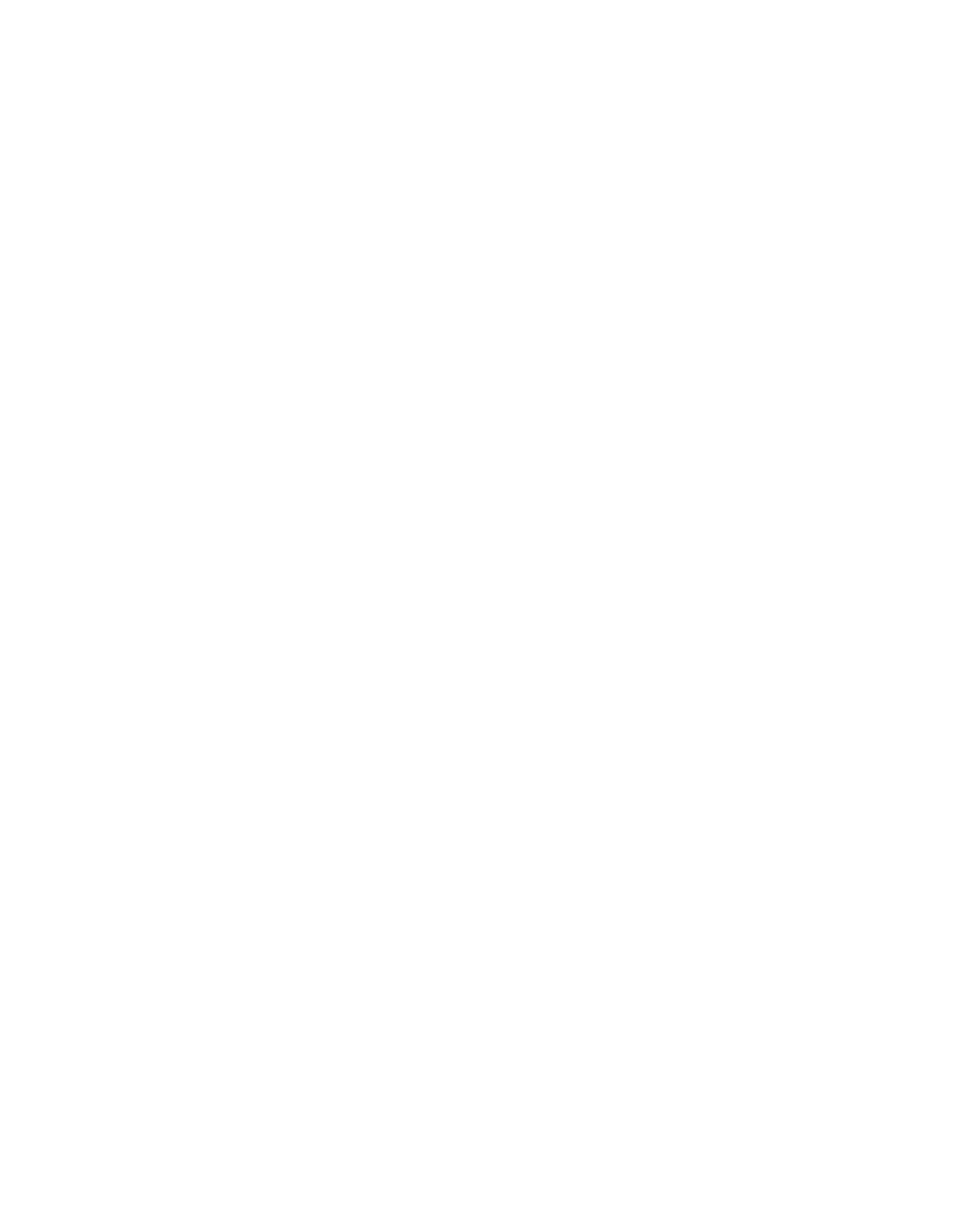### **I. Introduction**

- 1. This document presents to the Intergovernmental Committee for the Protection and Promotion of the Diversity of Cultural Expressions (hereinafter "the Committee") a report on the main achievements of the Secretariat of the 2005 Convention on the Protection and Promotion of the Diversity of Cultural Expressions (hereinafter "the Convention") as well as on the challenges encountered during 2020 in the implementation of the work plan adopted by the Committee and the programme of activities defined in the Programme and Budget for 2018-2021 (39 C/5 and 40  $C/5$ ).
- 2. This report is structured around four main themes: (a) support for the governance of the Convention; (b) support for the implementation of the Convention through international cooperation and assistance programmes, including through the International Fund for Cultural Diversity (hereinafter "the IFCD"); (c) monitoring the implementation of the Convention, including through knowledge management and sharing; and (d) raising awareness among stakeholders through communication and advocacy initiatives.
- 3. Separate working documents have been prepared to provide further information on the implementation of certain activities. These documents include the following:
	- Preliminary analytical report on the impact of the COVID-19 pandemic on the cultural and creative industries, and the findings of the ResiliArt movement (DCE/21/14.IGC/5)
	- Quadrennial periodic reports: transmission of new reports and implementation of the capacity building programme on participatory policy monitoring (DCE/21/14.IGC/6)
	- Narrative report on the International Fund for Cultural Diversity (2020) (DCE/21/14.IGC/7)
	- Progress report on the implementation of Article 16 on preferential treatment for developing countries (DCE/21/14.IGC/12)
	- Synergies with the 1980 Recommendation concerning the Status of the Artist (DCE/21/14.IGC/13)
	- Proposal for the establishment of an assistance programme for the implementation of the Convention in the digital environment (DCE/21/14.IGC/14)
- 4. While this document highlights the main achievements for the year 2020, a detailed overview of the progress accomplished according to the key performance indicators of Expected Result 7 of Major Programme IV in UNESCO's Programme and Budget for 2018-2021 (39 C/5 and 40 C/5), is provided in Annex I to this document, along with information on how this progress relates to the Convention's four goals as formulated in its monitoring framework, as well as some of the Sustainable Development Goals (hereinafter "SDGs") of the United Nations 2030 Agenda for Sustainable Development.

#### **II. Support for the governance of the Convention by the governing bodies and through the implementation of strategic decisions**

5. The Secretariat continued to promote the **ratification of the 2005 Convention**, leading to three new ratifications (Botswana, Uzbekistan and Niue), bringing the total number of Parties to 149 as of 30 November 2020. The Secretariat also worked closely with several UNESCO Member States non-Parties to the Convention, notably through projects supported by voluntary contributions, to raise awareness of the issues related to the Convention and to invite them to join the global movement for the protection and promotion of the diversity of cultural expressions.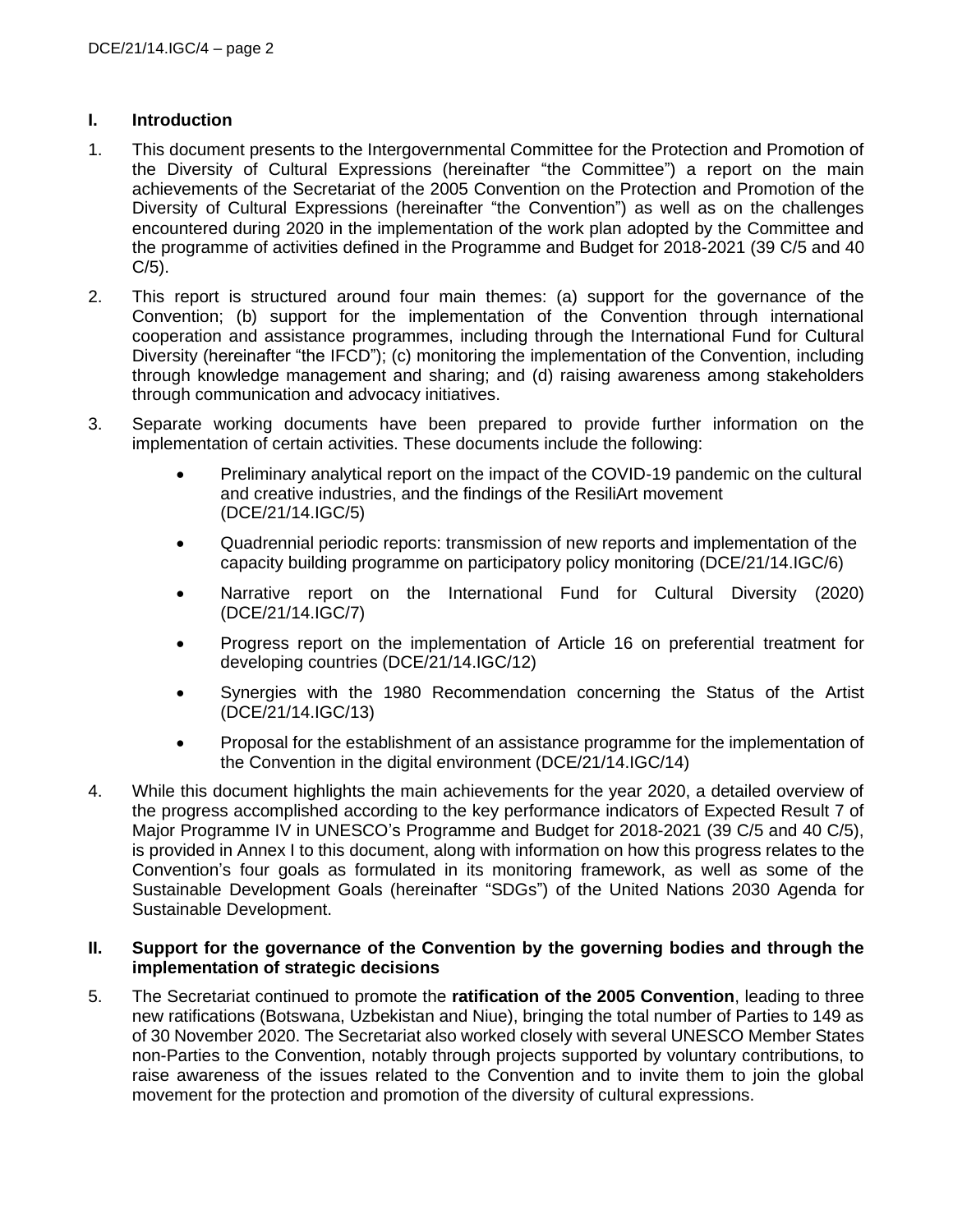- 6. In 2020, the Secretariat supported the **good governance of the Convention's governing bodies**, notably through the organization of the thirteenth session of the Committee (11-14 February 2020), during which the latter adopted 15 decisions that translate the priorities established by the Conference of Parties [\(Resolution 7.CP 14\)](https://en.unesco.org/creativity/sites/creativity/files/sessions/7cp_resolutions_en.pdf) into a work plan. In 2020, the Secretariat ensured the implementation of these decisions, within the limits of available human and financial resources. A report on the Committee's implementation of its work plan is available in document DCE/21/14.IGC/16. An overview of the **work of the Convention's statutory bodies** since 2016 is provided in Annex II.
- 7. The **links between the Convention and the 2030 Agenda for Sustainable Development have been strengthened**, in particular through explicit references to the contribution of the promotion of the diversity of cultural expressions to the implementation of the SDGs in all documents prepared by the Secretariat, including the Convention's monitoring framework. As is the case for all the statutory meetings organized by the Culture Sector, an information corner dedicated to the SDGs was set up in the UNESCO Foyer during the thirteenth session of the Committee in order to inform participants about the Sector's actions to support the implementation of the 2030 Agenda. Furthermore, in order to inform the Committee's decisions at its thirteenth session, the Secretariat organized two Create | 2030 Talks, which brought together artists, cultural professionals, experts and IFCD beneficiaries: the first talk focused on the discoverability of cultural content in the digital environment, and the second on the long-term impact of IFCD-funded projects.
- 8. The statutory meetings of the Convention are intended not only as decision-making spaces for its governing bodies, but also as **occasions to stimulate discussions among Parties and with civil society** on the status of policies and measures implemented to protect and promote the diversity of cultural expressions. To this end, the Secretariat organized, in the margins of the thirteenth session of the Committee, several meetings with key stakeholders of the Convention (National Commissions, Points of Contact designated by Parties for the monitoring of the Convention, project beneficiaries, civil society organizations and others) **to encourage knowledge sharing and dialogue**. In particular, the Secretariat seized the opportunity provided by statutory meetings to foster networking among **UNESCO Chairs and Category 2 Centres under the auspices of UNESCO** in order to strengthen collaboration with and among these expertise hubs.

#### **III. Support for the implementation of the Convention through international cooperation and assistance programmes, including the International Fund for Cultural Diversity**

9. Despite the challenges posed by the COVID-19 pandemic, the Secretariat continued to support Parties in their efforts to implement the Convention through its capacity-building programme. In 2020, more than 60 Member States received support from the Secretariat, in close cooperation with UNESCO Field Offices, through various international cooperation and assistance programmes. For this purpose, the Secretariat is supported by voluntary contributions from the following sources:

| <b>Contributor</b>      | <b>Total amount in</b><br>USD <sup>1</sup> | Implementation<br>period <sup>2</sup> |
|-------------------------|--------------------------------------------|---------------------------------------|
| Republic of Korea       | 1,023,901                                  | 2017-2023                             |
| Sabrina Ho (individual) | 1,000,000                                  | 2018-2020                             |
| Sweden                  | 3,218,391                                  | 2018-2022                             |

<sup>1.</sup> As of 30 November 2020

<sup>2.</sup> In the case of several projects, the longest implementation period was considered.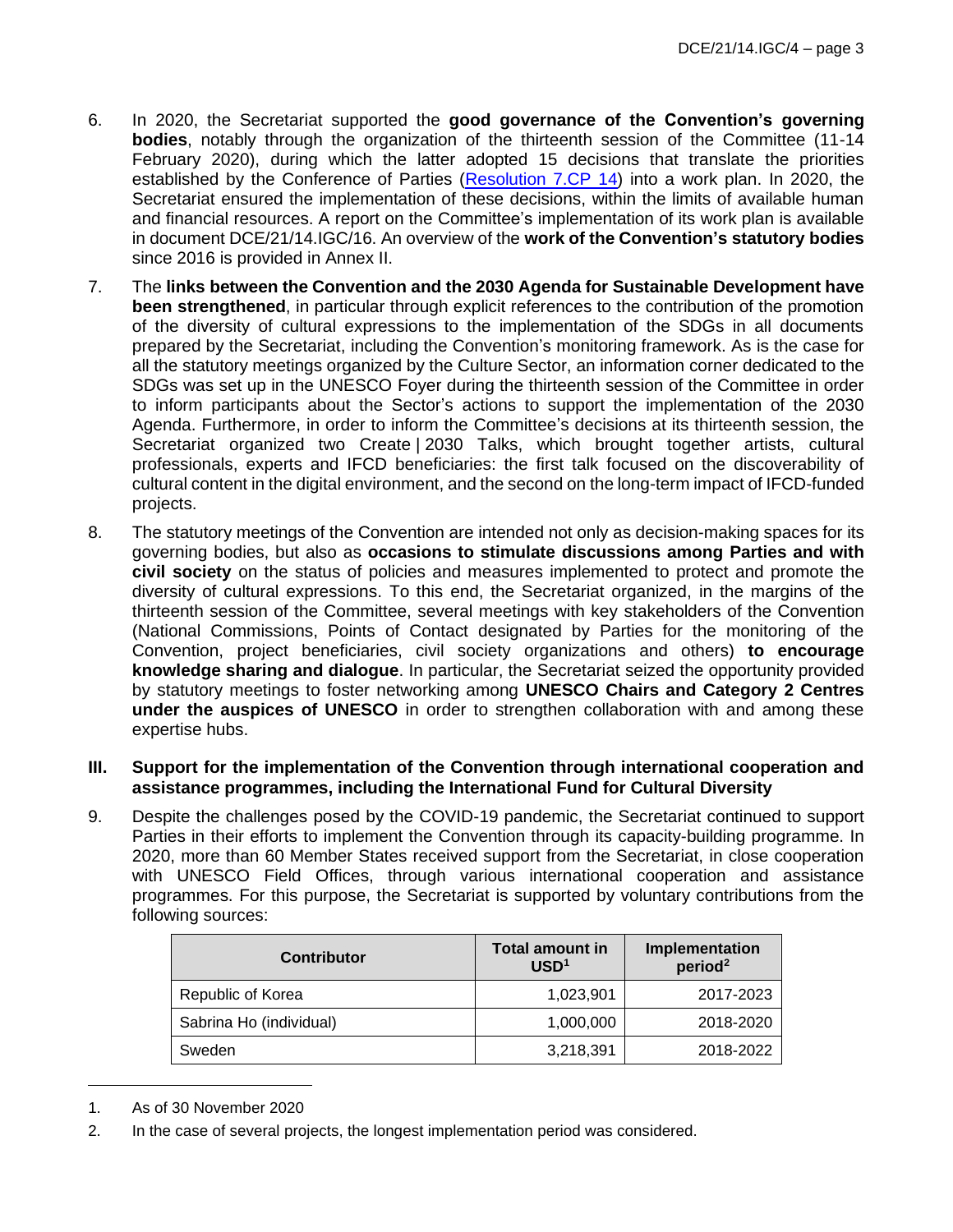| <b>Contributor</b>                                                                                                                             | <b>Total amount in</b><br>USD <sup>1</sup> | Implementation<br>period <sup>2</sup> |
|------------------------------------------------------------------------------------------------------------------------------------------------|--------------------------------------------|---------------------------------------|
| European Union                                                                                                                                 | 1,736,115                                  | 2018-2021                             |
| Japan                                                                                                                                          | 749,801                                    | 2019-2022                             |
| Aschberg Programme for artists and<br>cultural professionals (Special account<br>which benefited from a voluntary<br>contribution from Norway) | 914.631                                    | 2020-2021                             |
| Strengthening the Film Industry in Africa<br>(Special account which benefited from a<br>voluntary contribution from China)                     | 79.710                                     | 2020-2021                             |
| International Fund for Cultural Diversity                                                                                                      | 1,667,305                                  | 2020-2021                             |

- 10. The areas covered by these programmes range from the drafting and implementation of regulatory frameworks in the field of copyright or the public dissemination of content, to the participatory monitoring of cultural policies through the elaboration of quadrennial periodic reports, specialized support for the development of cultural and creative industries, or the elaboration or updating of legislation aimed at improving the status of the artist.
- 11. The Secretariat's modes of intervention include technical assistance, policy advice, peer learning, sub-regional cooperation, creation of spaces for dialogue between governmental and nongovernmental entities, training workshops and knowledge sharing. Sixteen countries (**Algeria, Bangladesh, Burkina Faso, Colombia, Ethiopia, Indonesia, Jamaica, Mali, Mauritius, Mongolia, Palestine, Peru, Senegal, Uganda, United Republic of Tanzania and Zimbabwe**) are currently benefiting from the project ["Reshaping Cultural Policies for the Promotion of](https://en.unesco.org/creativity/activities/reshaping-cultural-policies-promotion-fundamental)  [Fundamental Freedoms and the Diversity of Cultural Expressions"](https://en.unesco.org/creativity/activities/reshaping-cultural-policies-promotion-fundamental), funded by the Swedish International Development Cooperation Agency, which aims to strengthen their human and institutional capacities to monitor cultural policies. <sup>3</sup> Twelve countries (**Costa Rica, Ethiopia, Gabon, Georgia, Jamaica, Mexico, Namibia, Palestine, Panama, South Sudan, Uganda, and Zimbabwe**) are benefiting from the European Union-funded project "Supporting new regulatory [frameworks to strengthen the cultural and creative industries and promote South-South](https://en.unesco.org/creativity/activities/supporting-new-regulatory-frameworks-strengthen)  [cooperation"](https://en.unesco.org/creativity/activities/supporting-new-regulatory-frameworks-strengthen).<sup>4</sup> Within this framework, as an example, Georgia is designing an ecosystem of creative clusters, while South Sudan is drafting copyright legislation. As part of a peer-to-peer learning process, Namibia and Zimbabwe are exchanging on the promotion of national audiovisual programming, and South Sudan benefited from tailor-made copyright management training provided by the United Republic of Tanzania.
- 12. For the implementation of international cooperation and assistance programmes, the Secretariat relies in particular on the UNESCO/EU Expert Facility Project.<sup>5</sup> Despite the impossibility of organizing technical assistance missions and multiparty consultation meetings because of the COVID-19 pandemic, the Secretariat supported States by strengthening its online communication activities and organizing virtual meetings with project beneficiaries and international experts.
- 13. For example, the Secretariat redoubled its efforts in favour of **specific sectors of the cultural and creative industries, including the film and audiovisual industry**. This specialized and targeted approach at the national and regional level allows for in-depth involvement that takes into account all stages of the value chain and produces concrete results that can then be adapted to other cultural and creative industry sectors. Within the framework of the implementation of the

<sup>3.</sup> Approved budget of US\$3,218,391.

<sup>4.</sup> Approved budget of US\$1,736,115.

<sup>5.</sup> More information: [https://en.unesco.org/creativity/partnerships/expert-facility.](https://en.unesco.org/creativity/partnerships/expert-facility)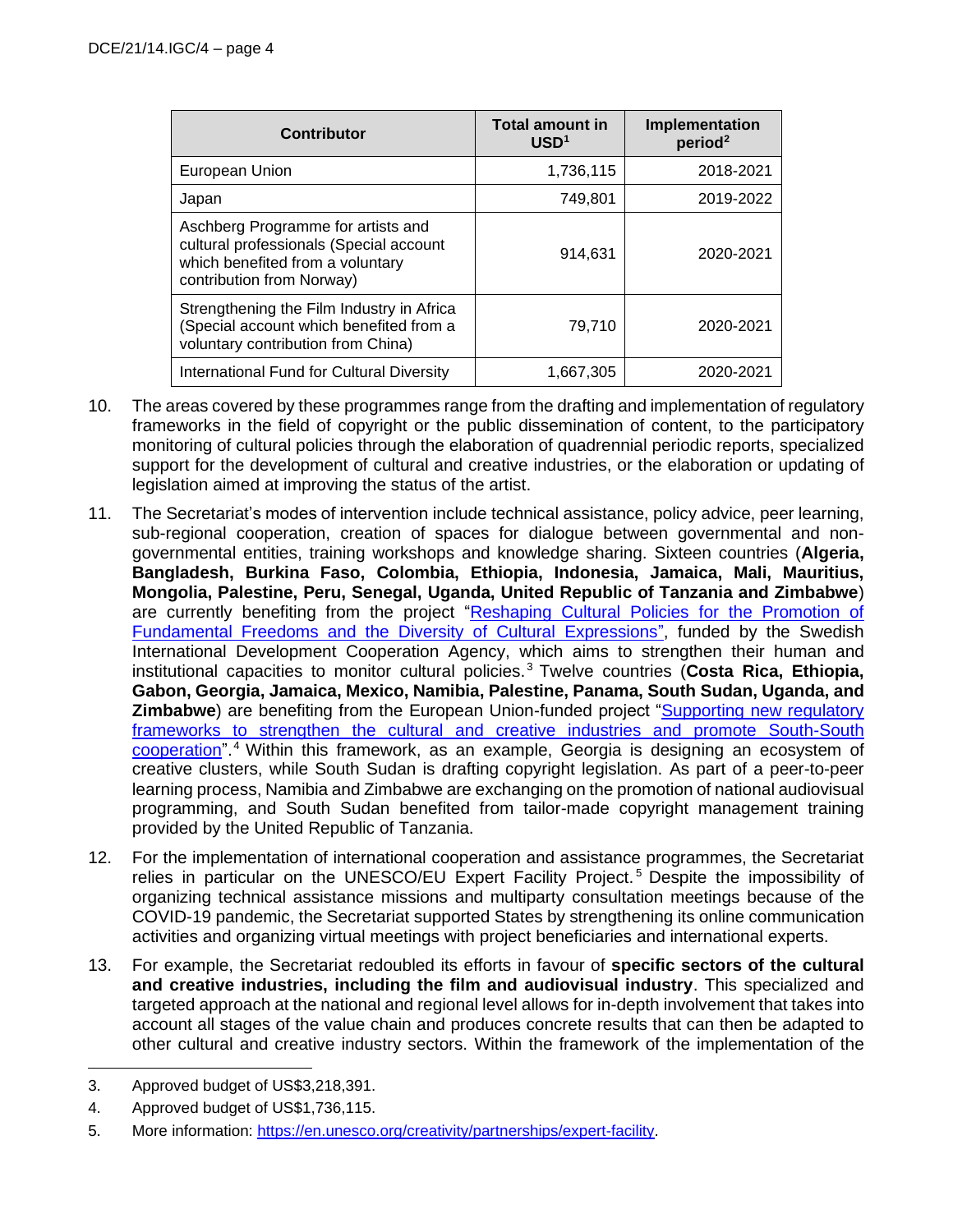project "Strengthening film industries in Central Asia", funded by the Republic of Korea, three national evaluation reports on the film industry of **Kazakhstan**, **Kyrgyzstan** and **Tajikistan** were produced and, from June to October 2020, four online debates were organized on this topic by the UNESCO Office in Almaty under the banner of the ResiliArt movement. As part of the UNESCO/European Union project ["Supporting new regulatory frameworks to strengthen the](https://en.unesco.org/creativity/activities/supporting-new-regulatory-frameworks-strengthen)  [cultural and creative industries and promote South-South cooperation"](https://en.unesco.org/creativity/activities/supporting-new-regulatory-frameworks-strengthen), technical assistance is being provided to **Ethiopia**, **Namibia**, **Uganda** and **Palestine** to strengthen their film industries through the development of sound institutional and structural frameworks that mobilize both government and industry players. In the context of the project "Mobilizing film professionals for regional cooperation in Asia", funded by Japan, **Indonesia**, **Thailand** and **Viet Nam** are developing, with the support of the Secretariat, regulatory frameworks aimed at professionalizing the film sector by strengthening the capacities of industry players through training and encouraging regional cooperation through co-production agreements. Furthermore, in line with UNESCO's Priority Gender Equality Action Plan for 2014-2021, the Organization launched an initiative to support young African women filmmakers through multi-generational female mentoring in the framework of a residency in Nara, Japan. On the occasion of the thirteenth session of the Committee in February 2020, the ten awardees of the first edition of this residency were announced by UNESCO's Director-General and film director Naomi Kawase. The awardees, who come from five African countries (**Burkina Faso, Kenya, Nigeria, Senegal** and **South Africa**) will participate in a two-week immersive residency in Japan in order to build strong international networks and reach new audiences.<sup>6</sup>

- 14. As every year, the Secretariat also **ensured the effective implementation of the International Fund for Cultural Diversity**. Eleven projects approved by the Committee between 2018 and 2020 are currently underway. In 2020, in addition to monitoring ongoing IFCD projects, the Secretariat continued to implement the recommendations resulting from the second external evaluation of the IFCD and approved by the Committee (a detailed overview is provided in document DCE/21/14.IGC/9). The Secretariat also launched the annual call for voluntary contributions to which, as of 30 November 2020, 50 Parties had responded—i.e. one third of all Parties—, and the eleventh call for funding requests, the results of which are provided in document DCE/21/14.IGC/8. A record number of projects were submitted in 2020 in the framework of the eleventh call for funding requests: 1,027 projects from 102 countries, an increase of more than 200% compared to the tenth call in 2019. As highlighted in documents DCE/21/14.IGC/7 and DCE/21/14.IGC/8, the significant increase in funding requests testifies, on the one hand, to the increased visibility of the IFCD thanks to the Secretariat's communication and capacity-building efforts and, on the other hand, to the increased needs of developing countries, particularly in the face of the devastating consequences of the COVID-19 pandemic on the cultural and creative sectors.
- 15. Indeed, the COVID-19 pandemic has highlighted the pre-existing fragility of the social, economic and professional conditions of the main actors in the cultural and creative sectors, namely artists and cultural professionals. The pandemic has made the Secretariat's ongoing efforts to **strengthen synergies in the implementation and monitoring of the 2005 Convention and the 1980 Recommendation concerning the Status of the Artist** (hereinafter "the 1980 Recommendation") even more necessary. This has been welcomed both by the governing bodies of the Convention and by the Committee on Conventions and Recommendations (CR) of the Executive Board. The UNESCO-Aschberg Programme for Artists and Cultural Professionals should provide the Secretariat with the means to pursue these efforts with a view to developing policies and measures based on human rights and gender equality to improve the status of the artist. More detailed information on this subject can be found in document DCE/21/14.IGC/13.

<sup>6.</sup> The residency, which was scheduled to take place from 29 March to 12 April 2020, has been delayed due to the COVID-19 pandemic.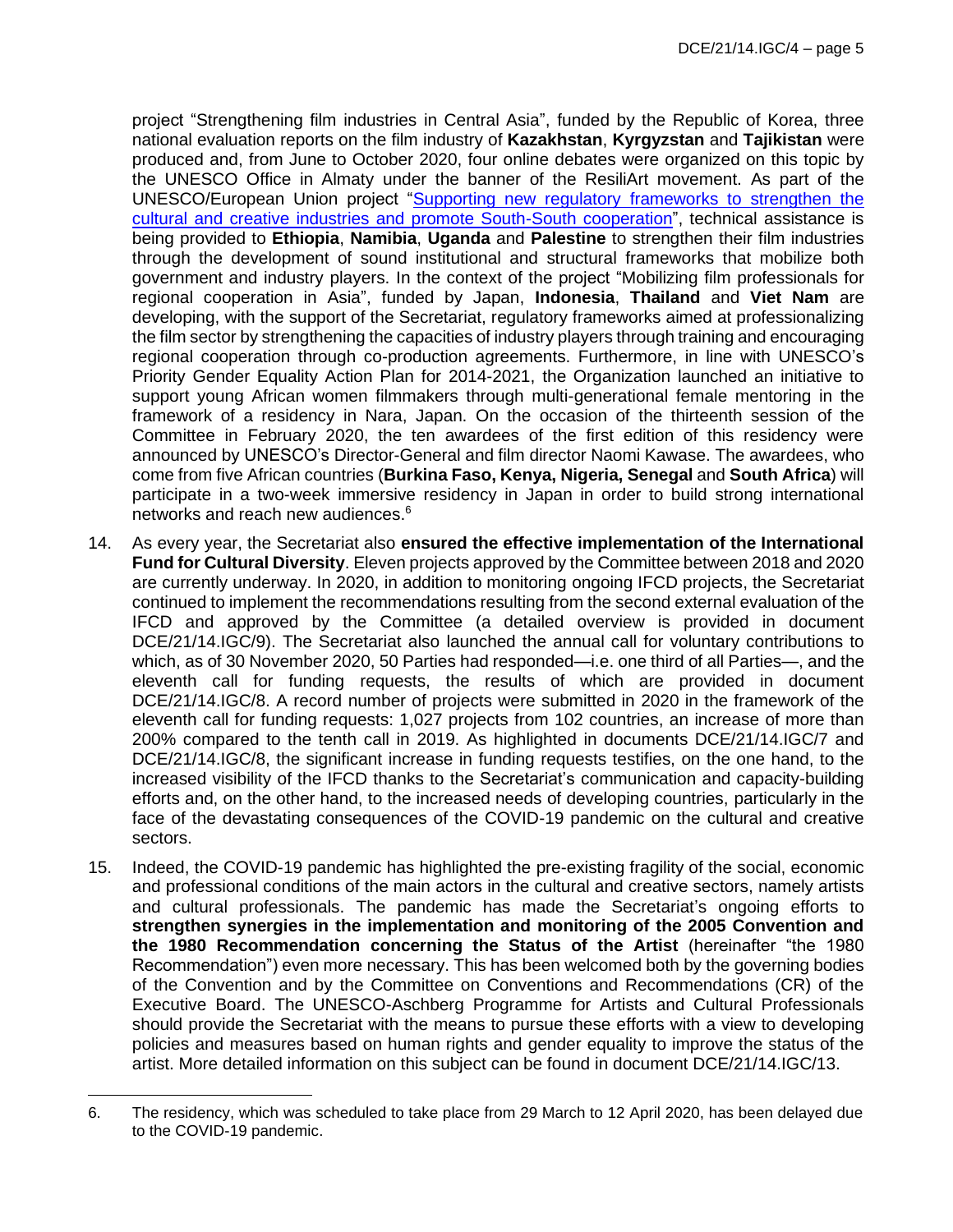- 16. Another aspect of the Secretariat's operational activities concerns the promotion of **creativity and the revitalization of cultural life as key elements in post-conflict reconstruction and reconciliation processes**. Within this framework, in **South Sudan**, the Secretariat is supporting the government in the development of legal frameworks for cultural and creative industries, starting with the country's first-ever copyright policy to protect and promote the works of South Sudanese artists. In addition, in accordance with the Strategy for the Reinforcement of UNESCO's Action for the Protection of Culture and the Promotion of Cultural Pluralism in the Event of Armed Conflict and UNESCO's flagship initiative, **Revive the spirit of Mosul**, the Secretariat is implementing the project "Wassla (Connection): Reviving cultural life in the city of Mosul – Listening to Iraq", with funding from the Heritage Emergency Fund.
- 17. **Gender equality in cultural industries** was promoted in particular through the UNESCO-Sabrina Ho initiative ["You Are Next: Empowering creative women"](https://www.you-are-next.org/), which supported four projects in Mexico, Palestine, Senegal and Tajikistan that aimed to strengthen gender equality in the cultural and creative industries in the digital age. This initiative is also one of the Secretariat's most significant contributions in 2020 to the implementation of UNESCO's Operational Strategy on Youth 2014-2021. In order to highlight the results of this innovative project and celebrate women's creativity in the digital sphere, a [website](https://www.you-are-next.org/) was launched in February 2020 and a wrap-up conference was organized in November 2020, which was watched by more than 53,000 people via various social networks.

#### **IV. Monitoring the implementation of the Convention: knowledge management and sharing**

- 18. The Secretariat pursued the efforts undertaken in recent years to **monitor the worldwide implementation of the Convention in a structured and systematic manner**. The main mechanisms for doing so are the quadrennial periodic reports submitted by Parties to the Convention and the Secretariat's capacity-building programme on participatory policy monitoring, supported by the Swedish International Development Cooperation Agency. More detailed information on this subject can be found in document DCE/21/14.IGC/6. Of particular interest is the sharp increase in the number of quadrennial periodic reports submitted in 2020 (79), as well as the significant proportion of Parties submitting a report for the first time (24%). This high level of participation is, *inter alia*, the result of the strong involvement of the Secretariat's and Field Offices in the design and organization of capacity-building activities such as regional training workshops and technical assistance missions, particularly within the framework of the programme funded by the government of Sweden. The quadrennial reporting framework adopted by the Conference of Parties [\(Resolution 7.CP 12\)](https://en.unesco.org/creativity/sites/creativity/files/sessions/7cp_resolutions_en.pdf) has, through its alignment with the Convention's monitoring framework, resulted in a significant improvement in the quality and relevance of the information provided in the reports. The high level of participation witnessed in 2020 will also enable the third edition of the 2005 Convention's Global Report *Re|Shaping Cultural Policies*, to be published in 2022, to provide a more representative overview of the state of cultural and creative industries around the world.<sup>7</sup>
- 19. In response to the COVID-19 pandemic, the Secretariat launched an ad hoc monitoring activity that resulted in the creation of a [dynamic web page](https://en.unesco.org/creativity/covid-19) listing a sample of emergency measures developed by governments and civil society around the world to support the creative sector during the crisis. This compendium of innovative practices served as the basis for the development of a practical guide titled *[Culture in Crisis: Policy guide for a resilient creative sector](https://unesdoc.unesco.org/ark:/48223/pf0000374631)*, which highlights emergency measures that have been deemed effective and beneficial, assesses

<sup>7.</sup> In 2020, many Parties to the 2005 Convention approached the Secretariat to request an extension of the deadline for the submission of their quadrennial periodic reports due to the international crisis caused by the COVID-19 pandemic. As a result, the Secretariat accepted the submission of quadrennial periodic reports until 1 November 2020, which will prevent the publication of the Global Report in June 2021 as originally planned.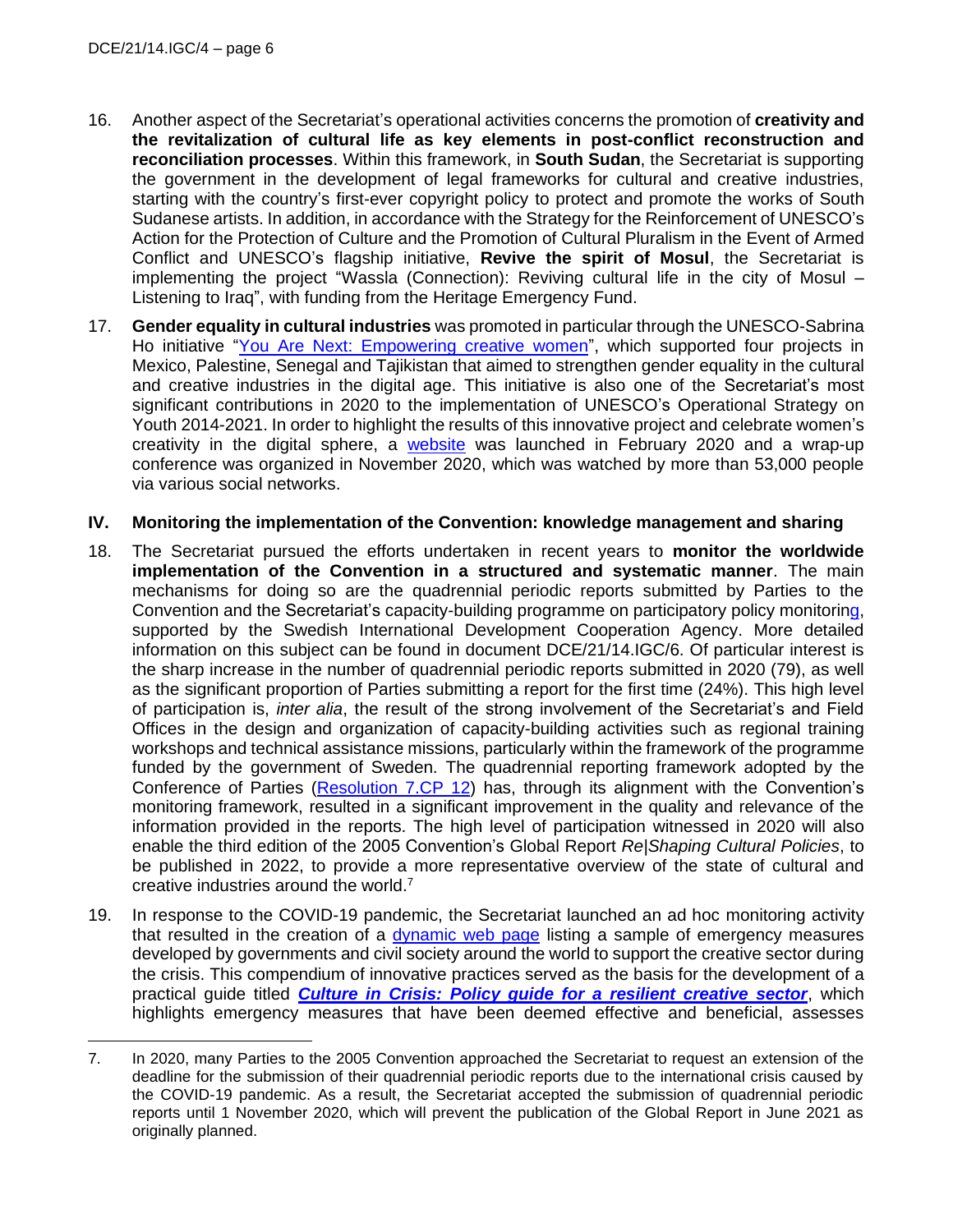

emerging trends, identifies new and existing weaknesses, and offers practical advice to help policymakers integrate cultural and creative industries within economic and social recovery plans. The Guide is available on UNESCO's website in English, French and Spanish. Translations into Korean and other languages are also planned thanks to the support of various partners.

20. On 3 May 2020, on the occasion of World Press Freedom Day, the Secretariat, with the support of the UNESCO-Aschberg Programme and the Swedish International Development Cooperation Agency, published a special edition of the Convention's Global Report Series titled *[Freedom and](https://en.unesco.org/creativity/publications/freedom-creativity-defending-art-defending)  [Creativity: Defending art, defending diversity.](https://en.unesco.org/creativity/publications/freedom-creativity-defending-art-defending)* The report provides an overview of current advances and challenges in the legal protection of artistic freedom and the social and economic rights of artists and cultural

professionals. It is part of the Secretariat's efforts to pursue **synergies between the 1980 Recommendation and the 2005 Convention**, particularly in the context of the promotion and defence of artistic freedom. The launch of the publication was initially planned as part of a panel titled "Creativity without Fear or Favour: Towards a Greater Collaboration between Press and Artists" during the 2020 World Press Freedom Conference. Following the postponement of the conference, it was eventually held entirely online in the framework of the FACTS campaign led by UNESCO's Communication and Information Sector, which helped to reach the respective partners of both sectors. It was then launched a second time during the World Press Freedom Conference, which finally took place online on 9-10 December 2020.



21. Thanks to the support of China, the Secretariat launched an **exploratory study on the film and audiovisual industry in Africa** in November 2020 in order to obtain statistical data and pertinent information to better understand the challenges and needs of the sector on the one hand, and to propose a roadmap to assist States in the development and implementation of appropriate policies on the other hand. To this end, UNESCO has undertaken consultations with African governments and professionals within the sector through an online questionnaire. The findings of this study will be presented to the eighth session of the Conference of Parties in June 2021. The study could also lead to a new cooperation programme to support the development of the film industry in Africa, if further voluntary contributions were identified.

#### **V. Raising stakeholder awareness through communication and advocacy initiatives**

22. COVID-19 has had a significant impact on the activities planned by the Secretariat for 2020. On the one hand, the pandemic has severely limited and even cancelled in-person events and international travel. On the other hand, the creative sector has been one of the most affected by the lockdown measures adopted around the world to curb the spread of the pandemic. **The Secretariat has therefore endeavoured to strengthen its virtual communication activities in order to raise the awareness of these urgent issues among Parties and the public**. The increased use of the Organization's social networks has made it possible to reach millions of people around the world, and young people in particular. In addition, the Secretariat published numerous **informative articles** on the Convention's website to enhance communication and knowledge sharing. These articles give a voice to project leaders supported by UNESCO. This effort is in keeping with the Secretariat's goal to make the Convention's website a dynamic and useful tool for all stakeholders.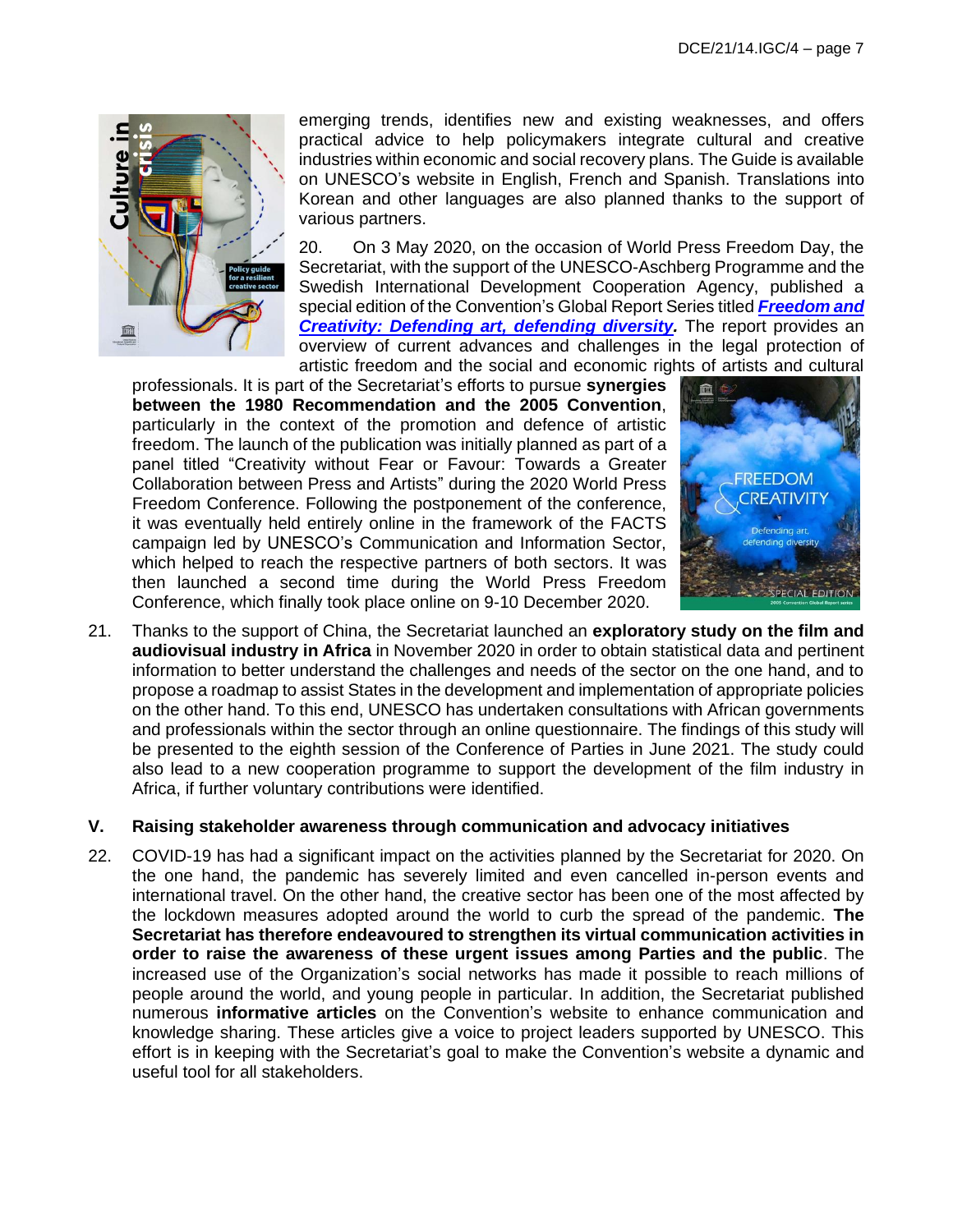23. Undoubtedly, the **ResiliArt movement** was the Secretariat's flagship initiative in 2020. This global movement, launched by UNESCO in partnership with the International Confederation of Societies of Authors and Composers (CISAC) on the occasion of World Art Day, aims to sound the alarm on the impact of COVID-19 on the livelihoods of



artists and cultural professionals, while demonstrating the resilience of art in the face of adversity. Artists and cultural professionals from around the world were invited to organize ResiliArt debates independently of UNESCO, with the goal of providing their artistic communities with a platform to express their concerns and ideas. UNESCO Goodwill Ambassadors Jean-Michel Jarre and Deeyah Khan participated in the inaugural debate, organized in partnership with CISAC. The Secretariat also organized, in partnership with UNESCO's Communication and Information Sector, a ResiliArt debate titled "#DontGoViral: Fighting the Infodemic through Culture" debate on 23 May 2020. This high-level debate highlighted the socio-economic challenges in the cultural sector and demonstrated that music can be an effective tool in the fight against the infodemic during the pandemic.

- 24. As of 30 November 2020, 231 debates have been held in 101 countries, organized by UNESCO, its Member States and civil society organizations. The movement has generated interesting dynamics of exchange and cooperation at the regional and subregional levels. For instance, the UNESCO Regional Office for Eastern and Southern Africa, in collaboration with other UNESCO Offices in the region and the African Union Commission, organized a regional debate on 28 July 2020 titled "ResiliArt|Africa: Status of the Artist in the Africa Region", in order to disseminate the normative frameworks promoted by UNESCO and the African Union on this subject, and also raise awareness of the potential of national legislation on the status of the artist to formalize the cultural and creative sectors.
- 25. The Secretariat devoted considerable human resources to the coordination of the movement, providing assistance to debate organizers around the world, particularly through Field Offices, and thinking about ways to systematize the information and contacts that were gathered. In these debates, cultural professionals from around the world have advocated for systemic and regular data collection, comprehensive and inclusive mapping of cultural institutions, and strengthening the creative ecosystem through participatory processes and public consultations. The Secretariat took note, in particular, of their strong desire to participate in the elaboration and monitoring of post-pandemic policies so that the lessons learnt on the ground are taken into account in efforts to revive and rebuild cultural and creative industries (see document DCE/21/14.IGC/5).

26. The Secretariat also organized several events to celebrate the **tenth anniversary of the IFCD, the fifteenth anniversary of the Convention and the fortieth anniversary of the** 

**Recommendation**. An online ResiliArt debate titled "Celebrating 15 years of Diversity and Creativity", attended virtually by several thousand spectators from around the world, presented dialogues between cultural professionals and some of the pioneers who negotiated the Convention. The Secretariat also published a brochure titled **["IFCD: 10 Years of Creativity](https://en.unesco.org/creativity/publications/ifcd-10-years-creativity)**", which presents the main results achieved by the Fund over the last ten years. Activities surrounding the celebrations provided an opportunity to collectively imagine a new ecosystem for the cultural and creative

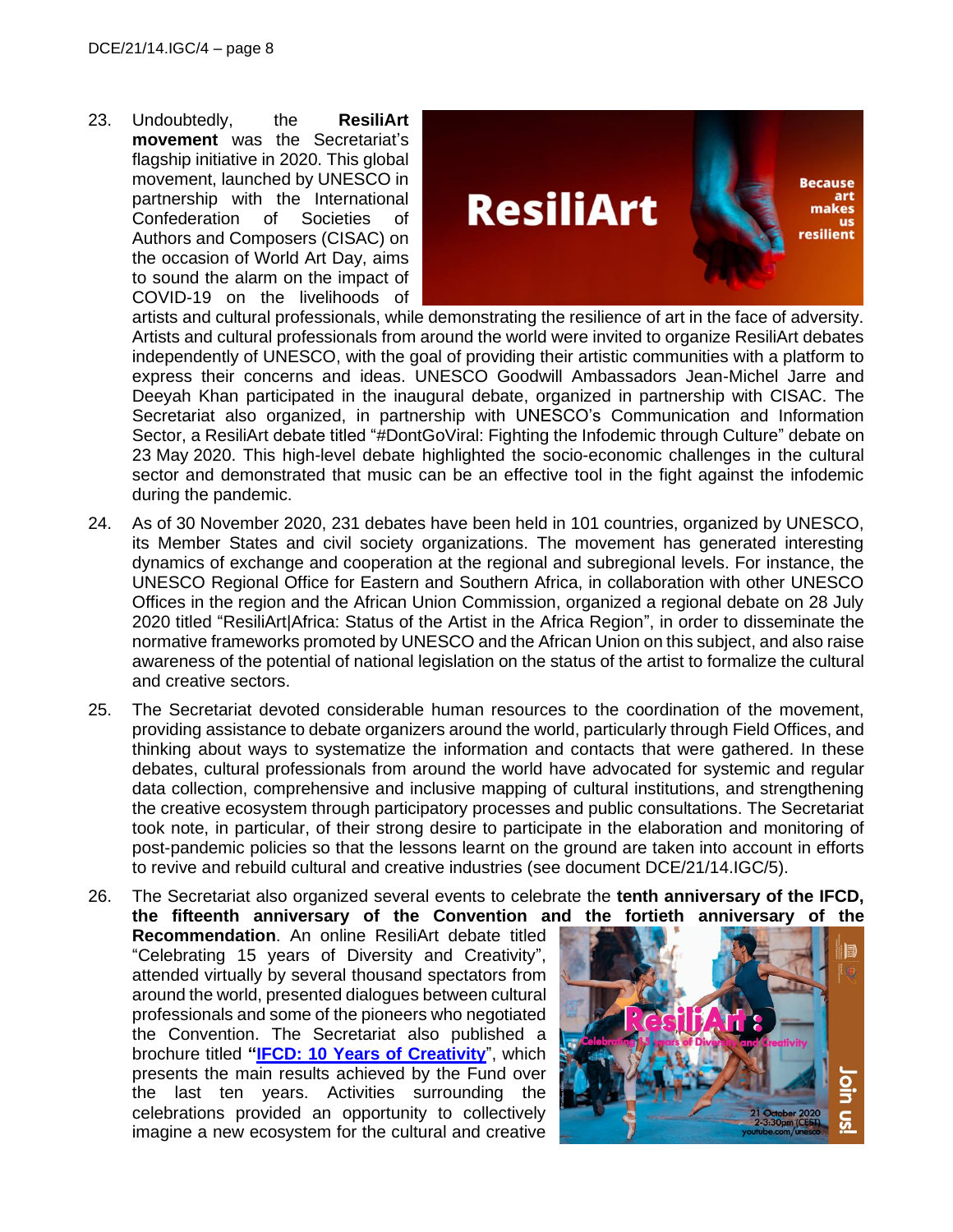sectors, while building on the lessons learned from the past to propose innovative ways to improve the status of the artist, to uphold the obligation of developed countries to grant preferential treatment to artists and cultural professionals from developing countries, as well as to their cultural goods and services, and finally, to support international cooperation for sustainable development by fostering the emergence of dynamic cultural sectors.

#### **VI. Conclusion and next steps**

- 27. The progress achieved in 2020 has enabled the Secretariat to contribute to the implementation of the strategies and action plans of UNESCO's two global priorities, namely the Operational Strategy for Priority Africa (2014-2021) and the Priority Gender Equality Action Plan for 2014- 2021. In addition, the Secretariat further developed its close working relationship with organizations such as the African Union (AU) and the African Regional Intellectual Property Organization (ARIPO) in order to strengthen the cultural and creative industries in line with the aspirations defined by the African Union's Agenda 2063: "The Africa We Want". The theme adopted by the African Union for 2021, "Arts, Culture and Heritage: Levers for Building the Africa We Want", provides an additional opportunity for collaboration, particularly in the context of activities undertaken by the Secretariat to promote the creative economy. In addition to the aforementioned programmes whose main objective is to promote gender equality, the framework for quadrennial periodic reports as approved by the Conference of Parties [\(Resolution](https://en.unesco.org/creativity/sites/creativity/files/sessions/7cp_resolutions_en.pdf) 7.CP 12) now includes questions on the measures and policies adopted by Parties to promote gender equality in the cultural and media sector, thereby encouraging Parties to collect genderdisaggregated data on cultural and creative industries. The Secretariat also contributed to the implementation of UNESCO's Small Island Developing States (SIDS) Action Plan 2016-2021, both through projects funded by the IFCD and through the European Union-funded programme "Transcultura: Integrating Cuba, the Caribbean and the European Union Through Culture and Creativity".
- 28. Intersectoral cooperation continued throughout 2020, in particular with the Communication and Information Sector in the field of human rights and fundamental freedoms. By promoting a holistic notion of artistic freedom as a bundle of rights protected under international law, the Secretariat has succeeded in bringing the human rights framework closer to the specific challenges faced by artists and cultural professionals. The annual editions of the World Press Freedom Day International Conference are one of the highlights of this intersectoral cooperation. One of the most visible outcomes is that, for the very first time in 2020, the Conference's call for proposals explicitly mentioned freedom of artistic expression among the themes on which partners could propose parallel sessions.
- 29. The lockdown measures put in place by States to curb the spread of the COVID-19 pandemic have accelerated the digitization of cultural content, both in its creation and consumption, which has raised new challenges for the diversity of cultural expressions, particularly with regards to the fair remuneration of creators and the protection of copyright. The ResiliArt movement has highlighted that the absence of regulatory frameworks adapted to transnational and multinational players in the digital economy inevitably creates competitive asymmetries between them and the traditional actors of national cultural industries, and threatens the capacity of States to adopt measures and policies to protect and promote the diversity of cultural expressions within their territory (Article 2.2 of the Convention). The testimonies gathered in more than 180 ResiliArt debates also highlighted a paradox on a global scale: while the Internet provides exhibition or performance spaces for many artists as well as a means to connect with their audience, digital platforms rarely generate substantial remuneration for content creators. These findings underscore the importance of the work undertaken by the Secretariat since 2015 to support the implementation of the Convention in the digital environment. If voluntary contributions were identified to fund the programme to **support developing countries in the implementation of the Convention in the digital environment** (see DCE/21/14.IGC/14), the Secretariat would be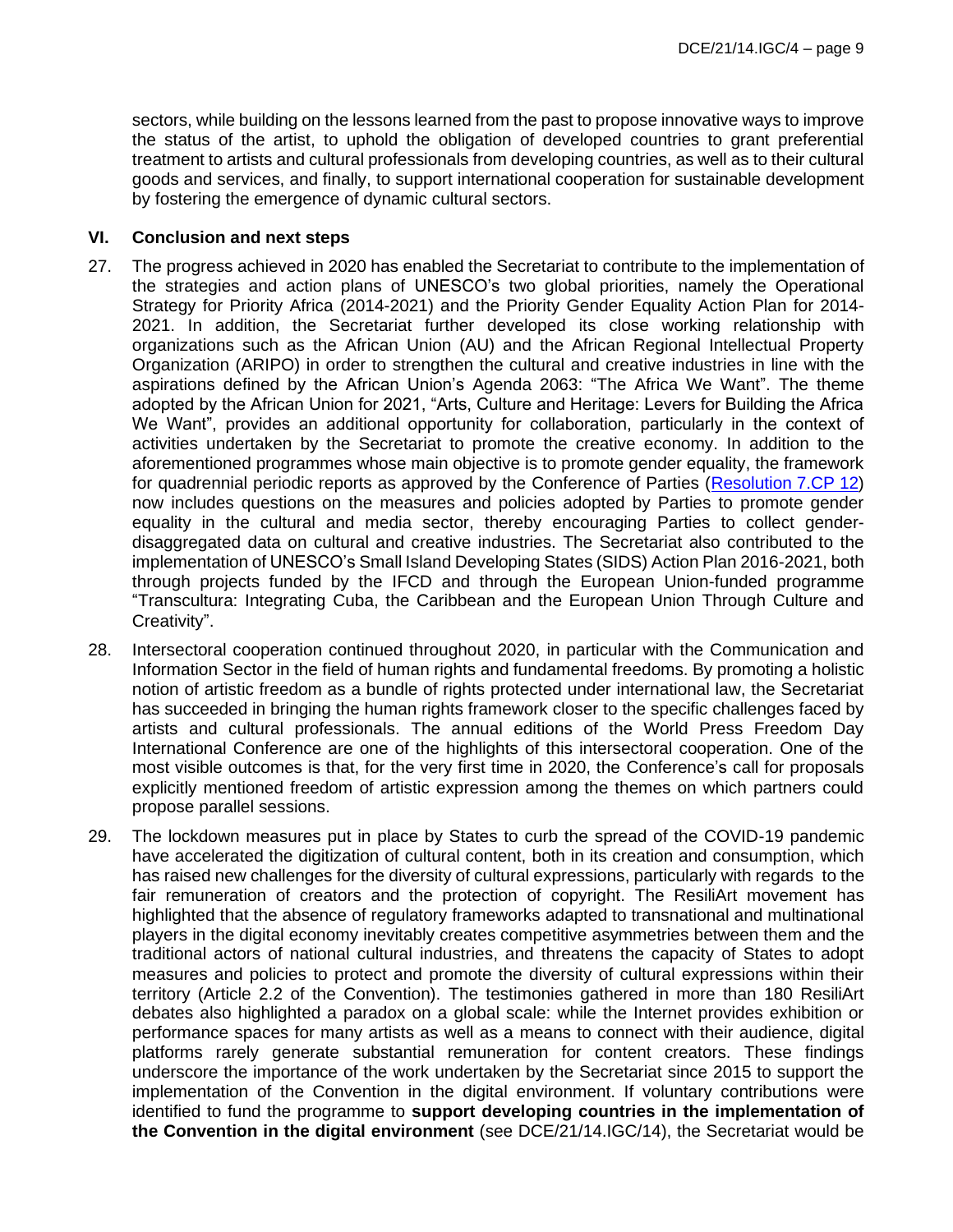in a position to provide substantial support to Parties in order to define effective, targeted and sustainable responses to the challenges that the digital environment poses to the diversity of cultural expressions.

- 30. The complexity and magnitude of the impact of the COVID-19 pandemic on cultural and creative industries will require concerted action by Parties to the Convention and enhanced international cooperation. In the context of the year 2021, which has been declared the **International Year of Creative Economy for Sustainable Development** by the United Nations General Assembly [\(Resolution A/RES/74/198\)](https://undocs.org/en/A/RES/74/198), the Secretariat will spare no effort to raise awareness among all stakeholders of the key role played by artists and cultural professionals in the creative economy. A dignified and appropriate working environment and conditions for those who produce the goods and services that feed the creative value chain is the *sine qua non* for the creative economy to thrive in support of sustainable development. Recognizing that the global health crisis has highlighted the **essential contribution of the cultural and creative sectors to collective wellbeing and resilience**, the Secretariat wishes to build on this public awareness to advocate for equitable remuneration, social security, economic protection systems and equitable sharing of the benefits of the digital transition so that the International Year may lay the groundwork for continued improvement in the resilience and sustainability of the creative ecosystem.
- 31. Adapting to the digital transition is a prerequisite for the development of the creative economy in the twenty-first century. This process requires a series of concerted efforts to provide equitable access to the Internet while protecting copyright and the remuneration of creators, and to train creative sector workers and the public to use new technologies. Synergies between the Culture and Education Sectors could therefore be envisaged in order to equip young people with the technological skills that would facilitate their access to the labour market powered by the creative economy. The digital transition also requires a dialogue between regulatory authorities and the main platforms distributing creative content online in order to protect and promote the diversity of cultural expressions in the digital environment.
- 32. The support that the Secretariat will be able to provide to Parties, however, will depend to a large extent on the possibility of bridging the **gap between available human and financial resources and the priorities assigned by the Member States and the governing bodies of the Convention**. Indeed, despite considerable efforts to optimize the resources devoted to the statutory functioning and monitoring of the Convention, in particular by systematically ensuring synergies with programmes supported by voluntary contributions, the Secretariat is unable to meet the growing expectations and demands with the financial and human resources at its disposal. Support from some Member States (both financial and in kind) partially compensates for the lack of human resources. Since 2016, the Republic of Korea has been providing support through a staff secondment and since 2008, the government of Quebec, Canada, has made a young professional available to the Secretariat for a period of six months each year. Since 2019, Japan has also been providing support through an Associate Expert. Other countries, such as China, have pledged similar support. The Secretariat endeavours to assess its human resources requirements accurately for programme implementation and to take them into account in the budgets of projects supported by voluntary contributions. However, the high turnover resulting from temporary contractual modalities considerably weakens the capacity of the Secretariat, both at Headquarters and in the field.
- 33. Moreover, the low level of voluntary contributions to the International Fund for Cultural Diversity widens the gap between the resources needed to ensure the functioning and monitoring of the Fund and the number of projects it can support, while the number of funding requests it receives is constantly increasing. The analysis of the Guidelines on the use of the resources of the IFCD (document DCE/14.IGC/10) and Fund's new communication and fundraising strategy (document DCE/21/14.IGC/11) provide avenues for the Committee to try to redress this trend, but the full commitment of Parties will be crucial to meet this challenge.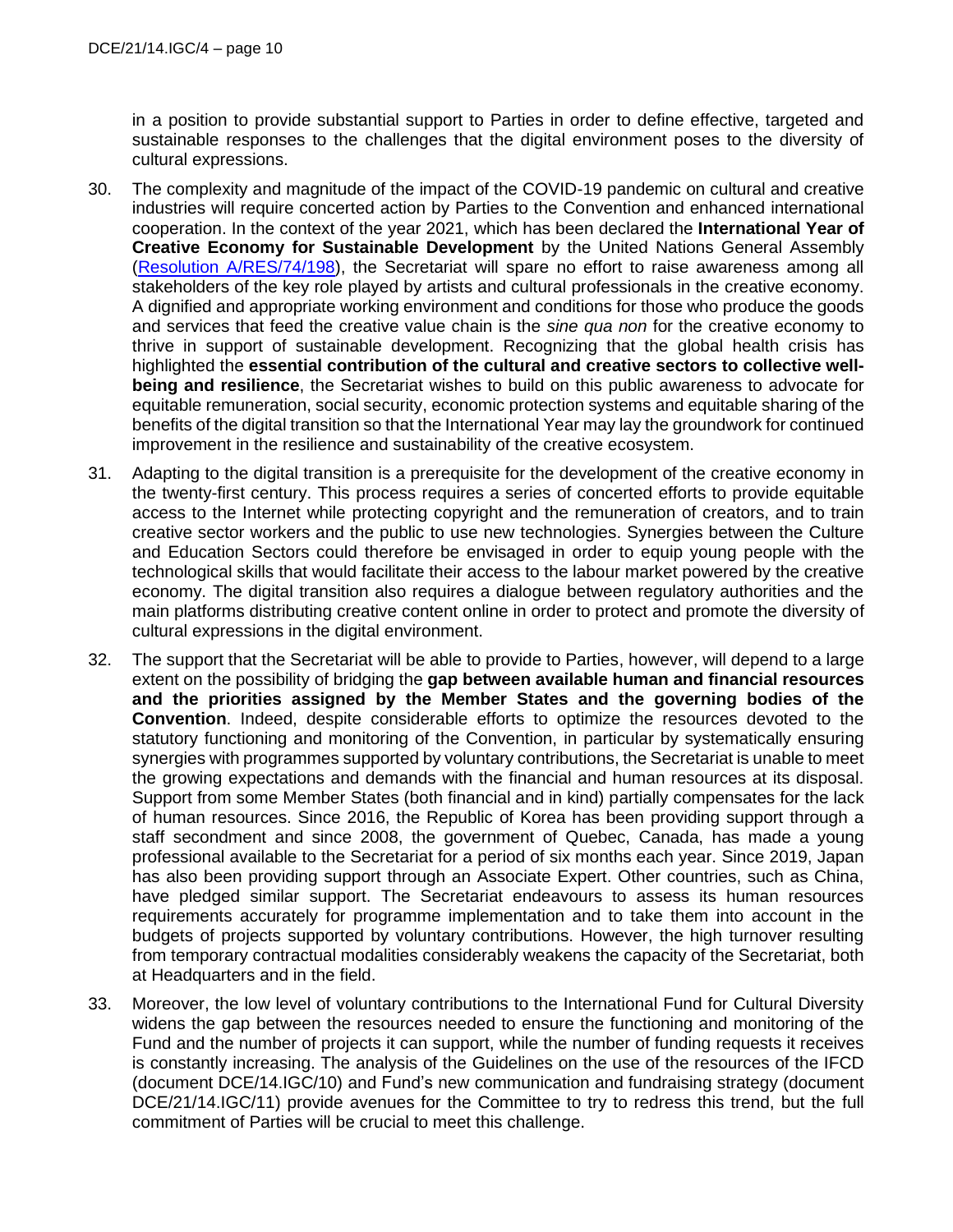- 34. The maintenance and improvement of the Convention's Knowledge Management System (KMS) remains a major challenge, in particular with regard to its **Policy Monitoring Platform**, <sup>8</sup> which enables a filtered search for innovative policies and measures drawn from the quadrennial periodic reports submitted by Parties. An improved and stabilized system is all the more critical as the COVID-19 pandemic is prompting the Secretariat to devise digital versions of its technical assistance and capacity-building tools in order to be able to offer remote support to Parties.
- 35. In order to meet all of these challenges while continuing to implement the priorities and decisions of the Convention's governing bodies and to respond to Parties' increasing requests for assistance, the Secretariat needs further support, notably through:
	- Greater predictability and flexibility in **voluntary contributions to strengthen international cooperation to support cultural and creative industries worldwide**. This applies, first, to annual voluntary contributions from all Parties to the International Fund for Cultural Diversity as well as to voluntary contributions made to enable the Secretariat to intensify its **capacity-building and technical assistance interventions and to expand its network of expertise** in all of the Convention's areas of monitoring, particularly in the digital environment;
	- Ongoing maintenance and development of the **Convention's Knowledge Management System** (KMS), of which the website [\(https://en.unesco.org/creativity/\)](https://en.unesco.org/creativity/) is the visible part, thanks to regular funding and specialized and stable human resources. The KMS both fulfils a communication and information-sharing function at the international level and serves as a genuine tool for the monitoring and evaluation of projects implemented by the Secretariat, including projects supported by the International Fund for Cultural Diversity;
	- **Strengthening its human resources** through the appointment of associate experts or the secondment of staff, particularly in the areas of knowledge management, communication, resource mobilisation and project monitoring and evaluation for the implementation of the Convention; the Secretariat can provide detailed job descriptions to interested Parties;
	- A **more systematic engagement with civil society organizations operating in the cultural and creative industries and with key professionals in the sector**, both to articulate the objectives and guiding principles of the Convention in these industries and to raise awareness of the challenges they face at the level of national cultural policies and in the international governance of the Convention.
- 36. The Committee may wish to adopt the following decision:

### **DRAFT DECISION 14.IGC 4**

*The Committee,*

- 1. *Having examined document DCE/21/14.IGC/4 and its annexes,*
- 2. *Takes note of the Secretariat's report on its activities for the year 2020;*
- 3. *Welcomes the Secretariat's efforts to respond to the impact of the COVID-19 pandemic on the cultural and creative industries, notably through the launch and coordination of the ResiliArt movement and the publication of* Culture in Crisis: Policy guide for a resilient creative sector*;*

<sup>8.</sup> Available at the following link: [https://en.unesco.org/creativity/policy-monitoring-platform.](https://en.unesco.org/creativity/policy-monitoring-platform)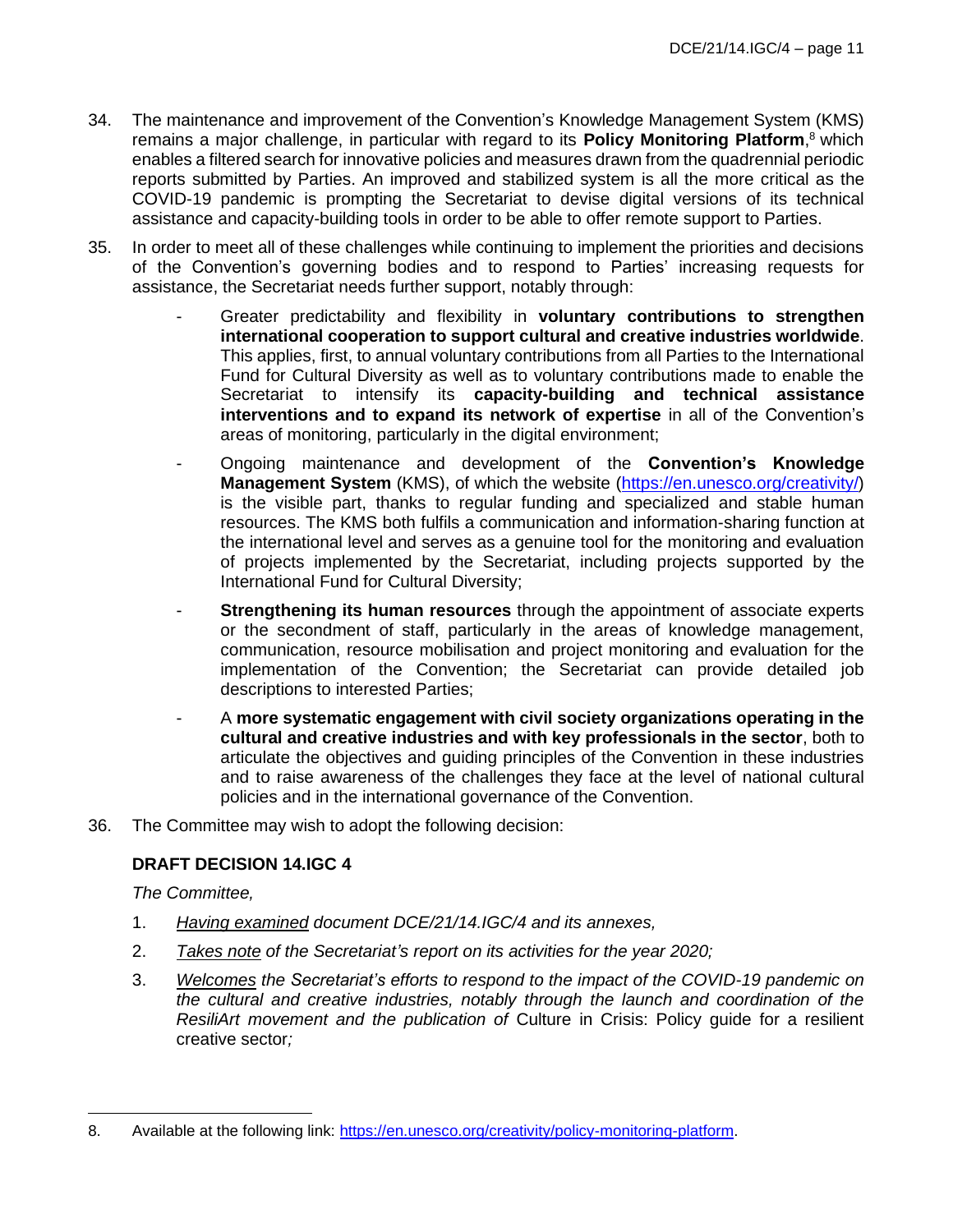- 4. *Also takes note of the Secretariat's need for greater predictability and flexibility of voluntary contributions in order to strengthen its cross-cutting functions, such as its knowledge management system, communication, and project monitoring and evaluation;*
- 5. *Encourages Parties to strengthen the human resources of the Secretariat to support the implementation of the Convention through the appointment of associate experts or the secondment of staff, particularly in the areas of knowledge management, communication, resource mobilisation and project monitoring and evaluation;*
- 6. *Requests the Secretariat to submit to it, at its fifteenth session, a report on the activities undertaken during the last two years of the quadrennial cycle (2020-2021).*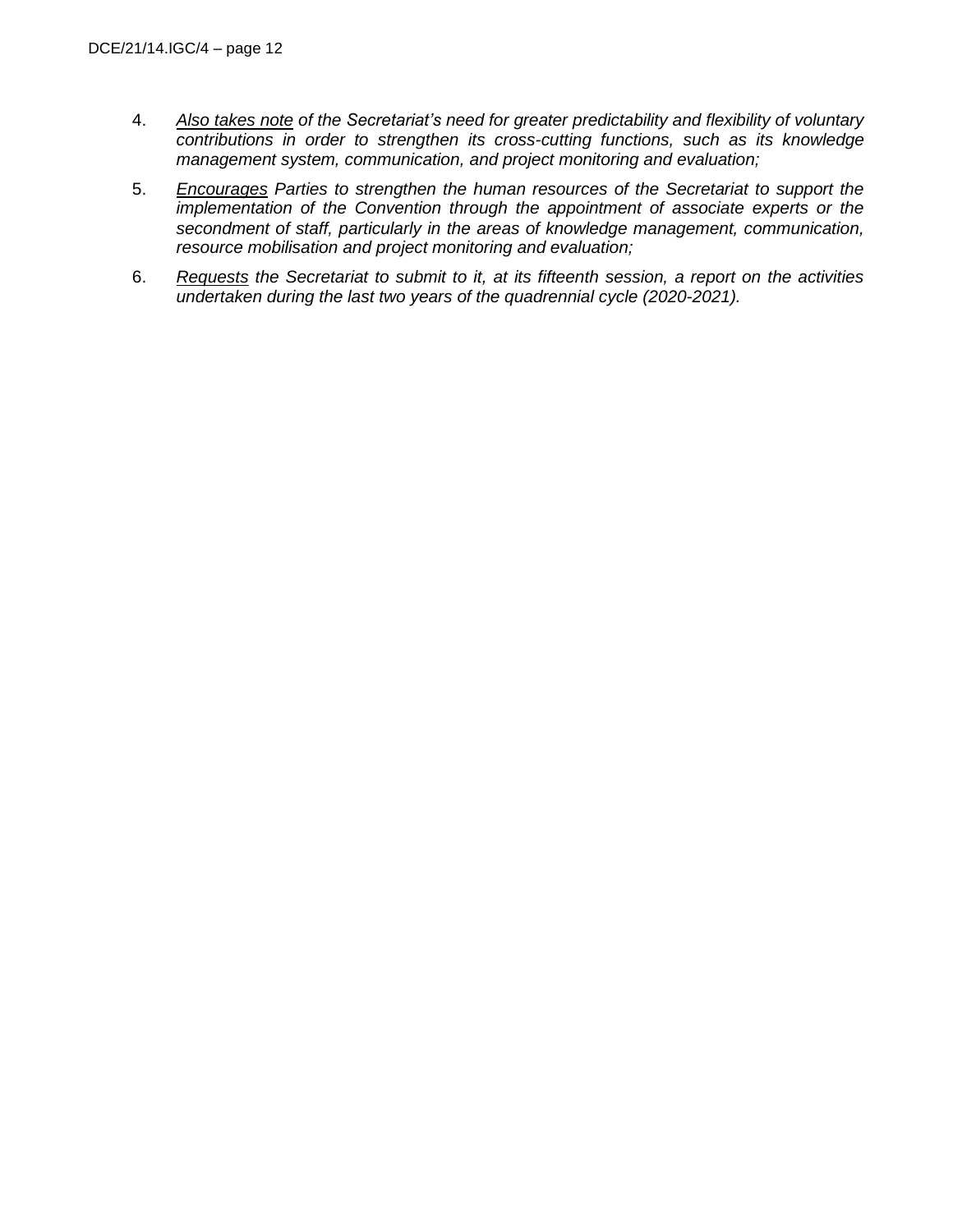### **ANNEX I**

| Expected Result 7: Policies and measures to promote the diversity of cultural expressions designed and implemented by Member States, in particular through<br>the effective implementation of the 2005 Convention on the Protection and Promotion of the Diversity of Cultural Expressions                                                                                                                                                                                                                                                                                                                                                                                                                                                                                                                                          |                                                                                                                                                                                                                                                                                                                                                                                                                                                                                                                                                                                                                                                                                                                                                                                                                                                                                                                                                                                                                                                                                                                                                                                                                                                    |  |  |  |  |  |
|-------------------------------------------------------------------------------------------------------------------------------------------------------------------------------------------------------------------------------------------------------------------------------------------------------------------------------------------------------------------------------------------------------------------------------------------------------------------------------------------------------------------------------------------------------------------------------------------------------------------------------------------------------------------------------------------------------------------------------------------------------------------------------------------------------------------------------------|----------------------------------------------------------------------------------------------------------------------------------------------------------------------------------------------------------------------------------------------------------------------------------------------------------------------------------------------------------------------------------------------------------------------------------------------------------------------------------------------------------------------------------------------------------------------------------------------------------------------------------------------------------------------------------------------------------------------------------------------------------------------------------------------------------------------------------------------------------------------------------------------------------------------------------------------------------------------------------------------------------------------------------------------------------------------------------------------------------------------------------------------------------------------------------------------------------------------------------------------------|--|--|--|--|--|
| 40 C/5 - ER 7 - Performance Indicators (PI)                                                                                                                                                                                                                                                                                                                                                                                                                                                                                                                                                                                                                                                                                                                                                                                         | <b>Progress achieved</b>                                                                                                                                                                                                                                                                                                                                                                                                                                                                                                                                                                                                                                                                                                                                                                                                                                                                                                                                                                                                                                                                                                                                                                                                                           |  |  |  |  |  |
| <b>IP/1.</b> Sound governance exercised through the adoption and<br>implementation of strategic resolutions/decisions of the governing bodies<br>of the 2005 Convention, including commitments towards the SDGs.<br>Assessed according to the following:<br>Priorities established through the Conference of Parties' resolutions<br>$\bullet$<br>Resolutions are reflected in the IGC work plan and implemented<br>$\bullet$<br>through IGC Decisions.<br>Statutory and related thematic documents examined by the<br>$\bullet$<br>governing bodies explicitly address the implementation of relevant<br>SDGs through the implementation of the Convention<br>Level of civil society stakeholders' engagement<br>$\bullet$<br><b>Convention's monitoring areas:</b><br><b>Digital environment</b><br>Partnering with civil society | The thirteenth session of the Committee (13.IGC) was successfully held, during<br>which the Committee took note of its work plan for 2020-2021 according to the<br>priorities identified by the Conference of the Parties at its seventh session. <sup>9</sup><br>Two "Create 2030" talks were included on the agenda of the thirteenth session of<br>the Committee to facilitate direct interaction between Parties, artists, decision-<br>makers and entrepreneurs to collectively consider how the implementation of the<br>Convention can have a direct impact on the achievement of the 2030 Agenda for<br>Sustainable Development.<br>A meeting was held between civil society representatives and the Bureau of the<br>13. IGC, and the report of the second Civil Society Forum was examined by the<br>Committee at its thirteenth session (Decision 13.IGC 10). Several events took place<br>on the sidelines of the 13.IGC to offer networking opportunities to the various<br>partners of the Convention (UNESCO Chairs, Category 2 centres under the<br>auspices of UNESCO, Points of Contact for the Convention, project beneficiaries,<br>$etc.$ ).<br>The importance of promoting digital creativity and markets, as well as access |  |  |  |  |  |
|                                                                                                                                                                                                                                                                                                                                                                                                                                                                                                                                                                                                                                                                                                                                                                                                                                     | to a diversity of cultural expressions in the digital environment, was highlighted in a<br>Create 2030 talk entitled "Discovering diverse creative content in the digital<br>environment" (13 February 2020); through participation in UNESCO's Intersectoral<br>Task Force on Artificial Intelligence; in the online conference "You Are Next:<br>Empowering Creative Women" (25 November 2020); by finalizing the<br>implementation of the four projects supported by the UNESCO-Sabrina Ho "You Are<br>Next" initiative (Mexico, Palestine, Senegal and Tajikistan); and by conducting a<br>exploratory study to develop a programme of assistance to developing countries to<br>implement the Convention in the digital environment.                                                                                                                                                                                                                                                                                                                                                                                                                                                                                                           |  |  |  |  |  |

<sup>9.</sup> Priority areas are as follows: technical assistance and peer to peer knowledge exchange for policy design, implementation and monitoring; training and advocacy on preferential treatment policies and measures; production of the third Global Report "*Re|shaping Cultural Policies*"; fundraising for the IFCD; and synergies between the 2005 Convention and the 1980 Recommendation concerning the Status of the Artist. See Resolution 7.CP 14.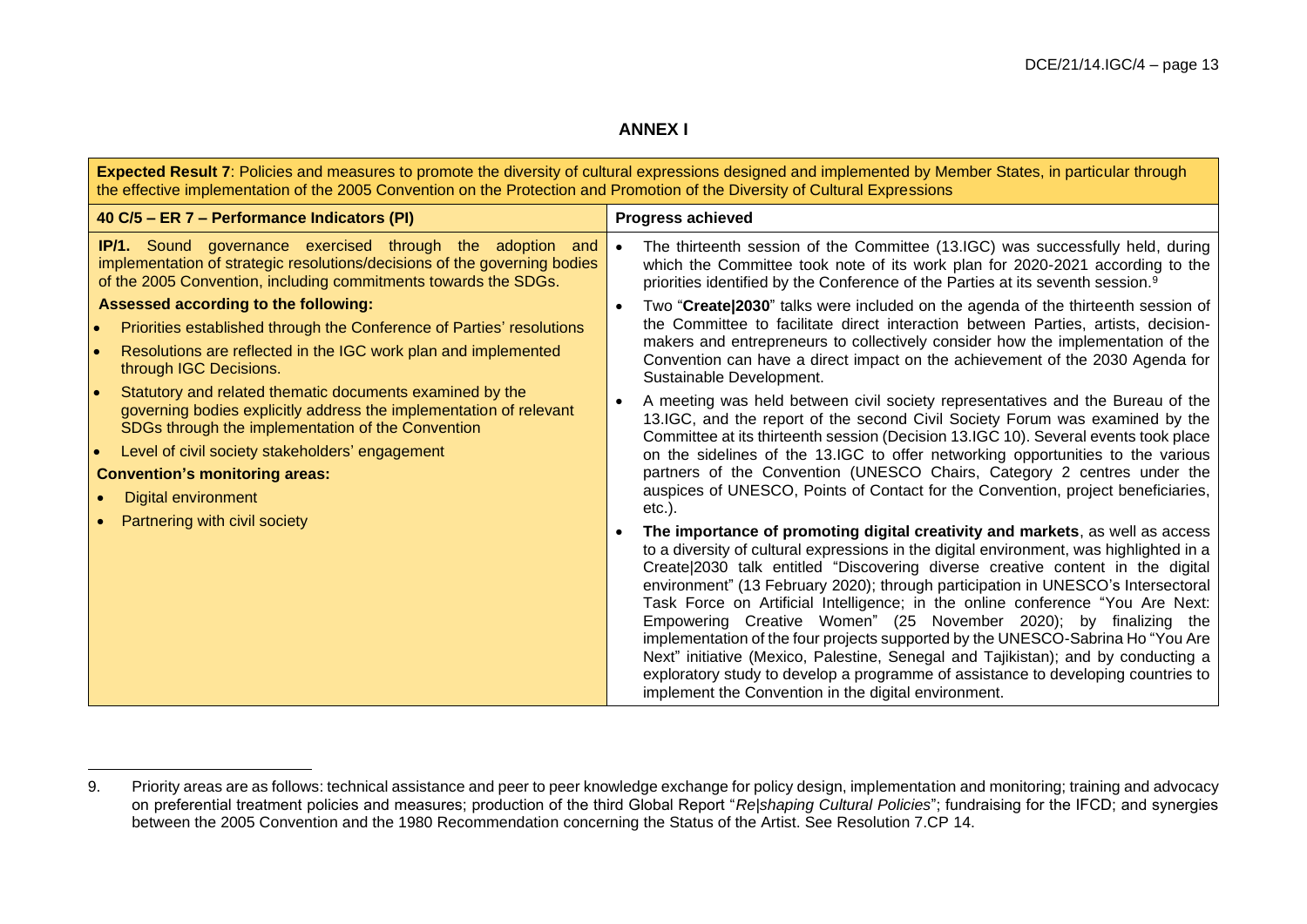#### DCE/21/14.IGC/4 – page 14 Annex I

**Expected Result 7**: Policies and measures to promote the diversity of cultural expressions designed and implemented by Member States, in particular through the effective implementation of the 2005 Convention on the Protection and Promotion of the Diversity of Cultural Expressions

| 40 C/5 - ER 7 - Performance Indicators (PI)                                                                                                                                                                                                                                                               | <b>Progress achieved</b>                                                                                                                                                                                                                                                                                                                                                                                                                                        |  |  |
|-----------------------------------------------------------------------------------------------------------------------------------------------------------------------------------------------------------------------------------------------------------------------------------------------------------|-----------------------------------------------------------------------------------------------------------------------------------------------------------------------------------------------------------------------------------------------------------------------------------------------------------------------------------------------------------------------------------------------------------------------------------------------------------------|--|--|
| <b>IP/2.</b> Number of supported Member States that have designed,<br>implemented and monitored policies and measures to promote the<br>diversity of cultural expressions, contributing to the goals of the 2005<br>Convention and in a gender- responsive manner<br>Assessed according to the following: | Through activities funded by the regular programme and voluntary contributions,<br>UNESCO provided cultural policy advisory services and promoted a participatory<br>approach to the design, implementation and monitoring of policies, which<br>requires a multi-stakeholder consultation process with government officials and civil<br>society actors.                                                                                                       |  |  |
| • Policies are designed or re-designed which reflect the core goals of                                                                                                                                                                                                                                    | Processing and analysing the 79 quadrennial periodic reports received from<br>Parties. Of the reports received, 24% were from Parties reporting for the first time.                                                                                                                                                                                                                                                                                             |  |  |
| the Convention.<br>• Measures and/or action plans defined towards the implementation of<br>the policy.                                                                                                                                                                                                    | The Policy Monitoring Platform has been further developed to improve its<br>functionalities.                                                                                                                                                                                                                                                                                                                                                                    |  |  |
| QPRs submitted and address policies and measures to promote<br>women as creators and producers of cultural goods and services as<br>well as provide evidence towards SDGs targets attainment.                                                                                                             | In response to the COVID-19 crisis, the publication of "Culture in Crisis: Policy<br>guide for a resilient creative sector", which proposes innovative practices to<br>prepare the culture sector for future crises.                                                                                                                                                                                                                                            |  |  |
| • Level of civil society stakeholders' engagement.<br><b>Convention's monitoring areas:</b>                                                                                                                                                                                                               | Below is a list of selected activities/projects that UNESCO has implemented to<br>assist Member States in designing, implementing and monitoring policies and<br>measures in a participatory manner:                                                                                                                                                                                                                                                            |  |  |
| <b>Cultural and creative sectors</b><br><b>Media diversity</b>                                                                                                                                                                                                                                            | support to participatory policy monitoring in 28 developing countries with<br>funding from Sweden and from UNESCO's regular programme;                                                                                                                                                                                                                                                                                                                          |  |  |
| <b>Treaties and agreements</b><br>$\bullet$<br>National sustainable development policies and plans<br>$\bullet$<br><b>Gender equality</b>                                                                                                                                                                 | support to strengthen regulatory frameworks for the cultural and<br>creative industries and enhance South-South cooperation in 12<br>developing countries with European Union funding; five beneficiary<br>countries were selected for this project in 2020, namely Ethiopia, Jamaica,<br>Namibia, Palestine and Panama, joining the seven beneficiary countries<br>selected in 2019 (Costa Rica, Gabon, Georgia, Mexico, Uganda, South<br>Sudan and Zimbabwe); |  |  |
|                                                                                                                                                                                                                                                                                                           | support to the film industry in Kazakhstan, Kyrgyzstan and Tajikistan<br>(funding from the Republic of Korea); and in Indonesia, Thailand and Viet<br>Nam (funding from Japan);                                                                                                                                                                                                                                                                                 |  |  |
|                                                                                                                                                                                                                                                                                                           | awareness raising of the importance of developing policies and measures<br>to promote gender equality in the culture and media sectors and the<br>need to develop monitoring systems to evaluate levels of representation,<br>participation and access of women in these sectors, notably through the<br>UNESCO-Sabrina Ho "You Are Next" initiative to support women in the<br>digital creative industries.                                                    |  |  |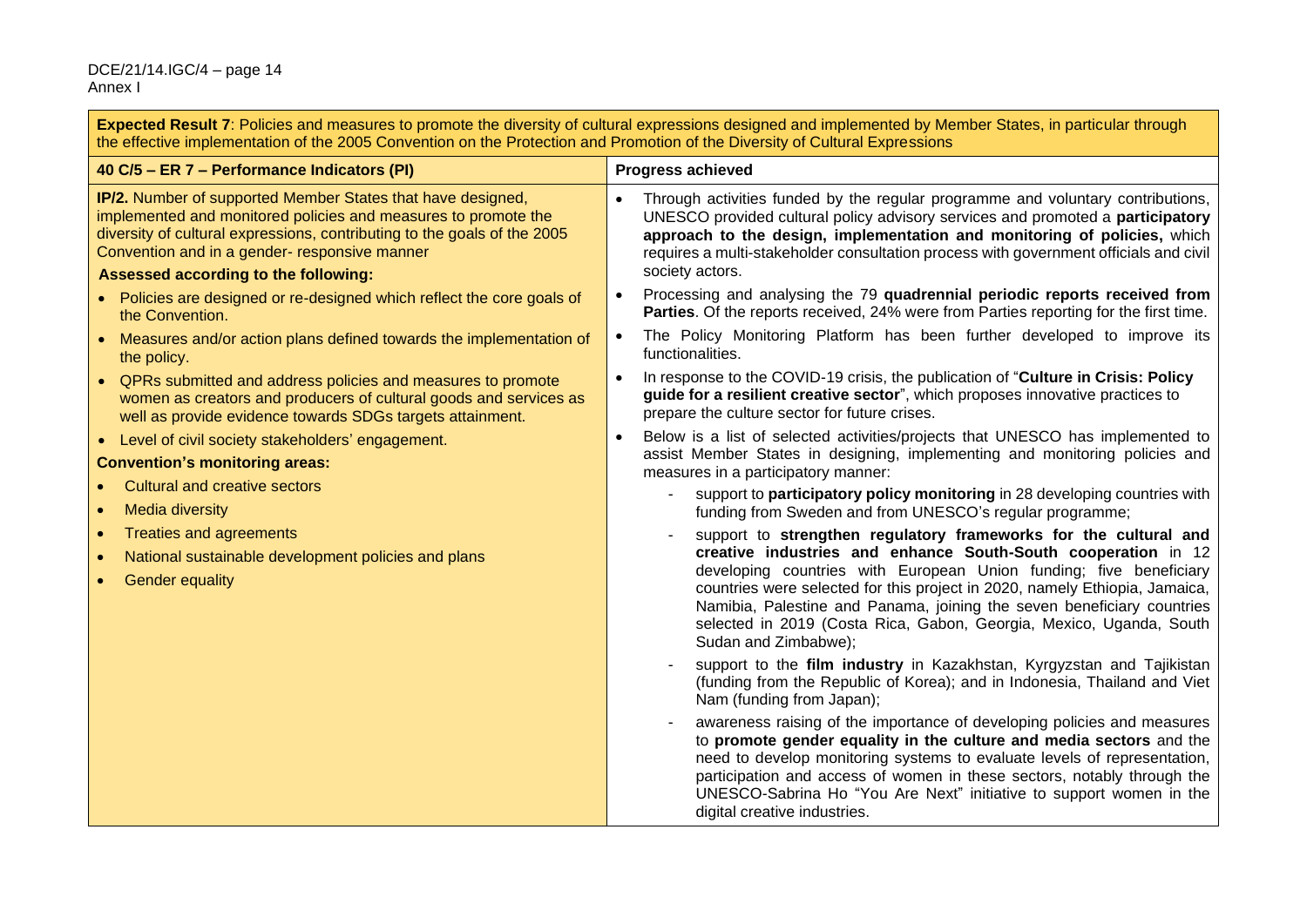**Expected Result 7**: Policies and measures to promote the diversity of cultural expressions designed and implemented by Member States, in particular through the effective implementation of the 2005 Convention on the Protection and Promotion of the Diversity of Cultural Expressions

| 40 C/5 - ER 7 - Performance Indicators (PI)                                                                                                                                                                                                             | <b>Progress achieved</b>                                                                                                                                                                                                                                               |                                                                                                                                                                                                                                                                                                                                                                                                                                                                                                    |  |
|---------------------------------------------------------------------------------------------------------------------------------------------------------------------------------------------------------------------------------------------------------|------------------------------------------------------------------------------------------------------------------------------------------------------------------------------------------------------------------------------------------------------------------------|----------------------------------------------------------------------------------------------------------------------------------------------------------------------------------------------------------------------------------------------------------------------------------------------------------------------------------------------------------------------------------------------------------------------------------------------------------------------------------------------------|--|
| <b>IP/3.</b> Number of supported Member States and civil society stakeholders<br>that have effectively implemented international assistance, including<br>through the International Fund for Cultural Diversity<br>Assessed according to the following: |                                                                                                                                                                                                                                                                        | In 2020, nine projects were approved for funding by the Committee in the<br>framework of the IFCD's tenth call for funding requests, for a total amount of<br>US\$760,858. For the first time, projects submitted by Ecuador, Ethiopia, Georgia,<br>Turkey and Vietnam will benefit from the IFCD.                                                                                                                                                                                                 |  |
| • Level of contribution to the IFCD.<br>• International assistance requests submitted.<br>• Project initiatives successfully implemented.                                                                                                               |                                                                                                                                                                                                                                                                        | A record number of requests for international assistance were submitted to the<br>IFCD in 2020 in the framework of the Fund's eleventh call for applications: 1,027<br>projects were received from 102 developing countries, an increase of more than<br>200% compared to the tenth call in 2019.                                                                                                                                                                                                  |  |
| <b>Convention's monitoring areas:</b><br>International cooperation for sustainable development                                                                                                                                                          | The renewal of half of the members of the Panel of Experts responsible for<br>evaluating funding requests submitted to the IFCD and preparing recommendations<br>for the Committee regarding the projects to be financed and the alternate experts to<br>be nominated. |                                                                                                                                                                                                                                                                                                                                                                                                                                                                                                    |  |
|                                                                                                                                                                                                                                                         |                                                                                                                                                                                                                                                                        | The Secretariat published a brochure to mark the tenth anniversary of the IFCD.                                                                                                                                                                                                                                                                                                                                                                                                                    |  |
|                                                                                                                                                                                                                                                         |                                                                                                                                                                                                                                                                        | As part of the implementation of the recommendations of the second external<br>evaluation of the IFCD adopted by the Committee (Decision 12.IGC 6), a new<br>fundraising and communication strategy was developed for the IFCD (document<br>DCE/21/14.IGC/11) and an analysis of the Guidelines on the use of the resources<br>of the International Fund for Cultural Diversity was carried out with a view to their<br>possible revision or updating (document DCE/21/14.IGC/10).                 |  |
|                                                                                                                                                                                                                                                         | Parties.                                                                                                                                                                                                                                                               | Voluntary contributions were provided/pledged in support of the expected result<br>7 by Afghanistan, Bangladesh, Brazil, China, the European Union, Germany, Japan,<br>Norway, the Republic of Korea, Spain, Sweden, the United Nations Office for Project<br>Services (UNOPS) and the UNDP multi-donor trust fund, as well as by the Drosos<br>Foundation and the Chiu Yeng Culture Company. Between 1 January and 30<br>November 2020, the IFCD received US\$638,264.17 in contributions from 50 |  |
|                                                                                                                                                                                                                                                         |                                                                                                                                                                                                                                                                        | A exploratory study on the film and audiovisual industry in Africa has been<br>launched in order to draw up a road map for the development of the sector and to<br>assist States in the implementation of appropriate policies and measures.                                                                                                                                                                                                                                                       |  |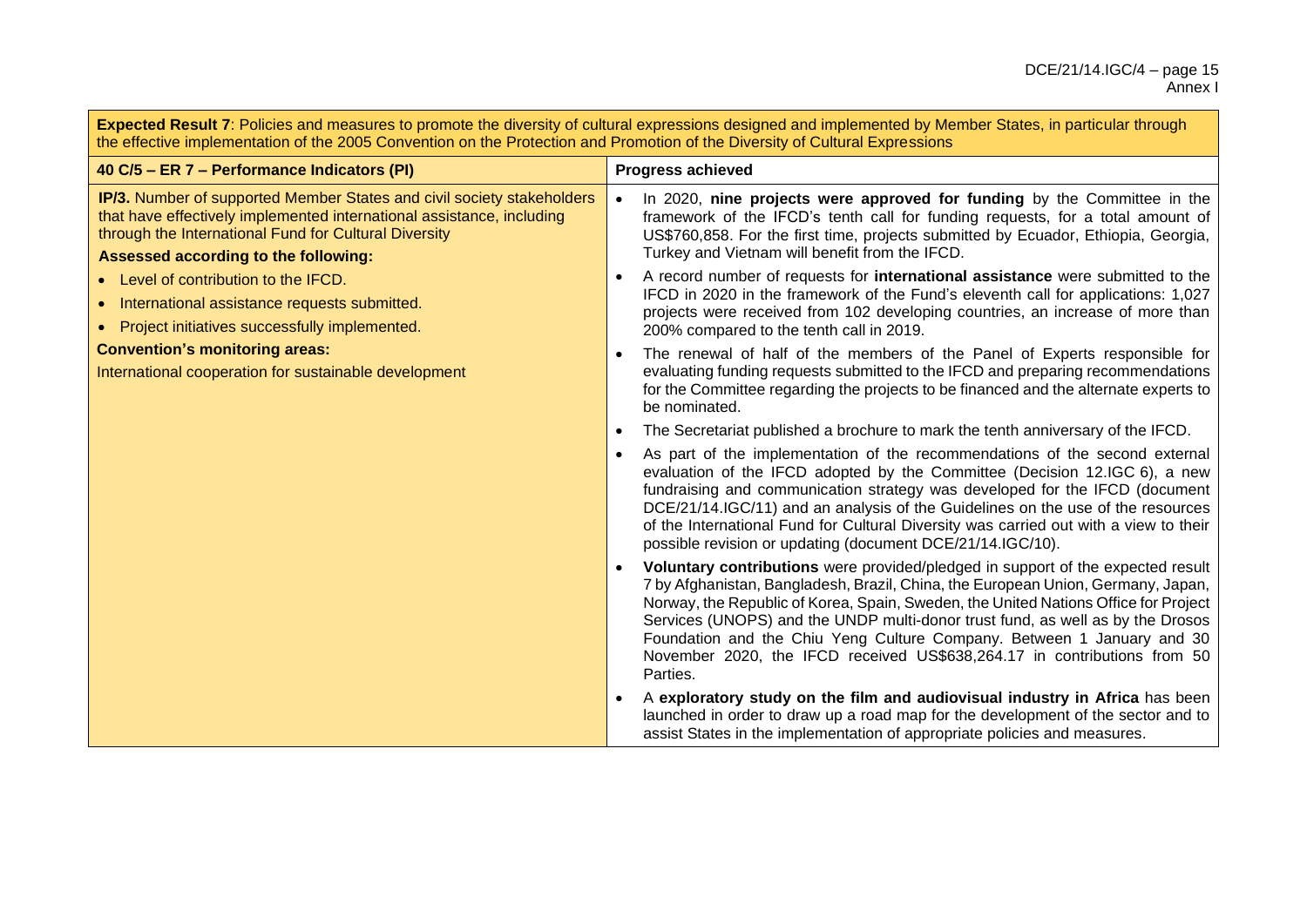#### DCE/21/14.IGC/4 – page 16 Annex I

**Expected Result 7**: Policies and measures to promote the diversity of cultural expressions designed and implemented by Member States, in particular through the effective implementation of the 2005 Convention on the Protection and Promotion of the Diversity of Cultural Expressions

| 40 C/5 – ER 7 – Performance Indicators (PI)                                                                                                                                                                                                                                                                            | <b>Progress achieved</b>                                                                                                                                                                                                                                                                                                                                                                                              |  |  |  |
|------------------------------------------------------------------------------------------------------------------------------------------------------------------------------------------------------------------------------------------------------------------------------------------------------------------------|-----------------------------------------------------------------------------------------------------------------------------------------------------------------------------------------------------------------------------------------------------------------------------------------------------------------------------------------------------------------------------------------------------------------------|--|--|--|
| <b>IP/4.</b> Number of supported Member States that have designed,<br>implemented and monitored policies and measures to promote the 1980<br>Recommendation concerning the Status of the Artist, especially artistic<br>freedom, contributing to the goals of the 2005 Convention and in a<br>gender-responsive manner | Publication of a special edition of the Convention's Global Report series titled<br>Freedom and Creativity: Defending Art, Defending Diversity <sup>10</sup> , which provides<br>an overview of current advances and challenges in the protection of artists' and<br>culture professionals' social and economic rights, and the monitoring of artistic<br>freedom at the national, regional and international levels. |  |  |  |
| Assessed according to the following:<br>• Cultural policies and measures to promote and protect artistic<br>freedom                                                                                                                                                                                                    | Organization of a roundtable on the occasion of World Press Freedom Day on 9<br>December titled "Creativity without fear or complacency: towards greater<br>collaboration between the media and artists".                                                                                                                                                                                                             |  |  |  |
| Global survey submitted on policies that recognize the social and<br>economic rights of artists.                                                                                                                                                                                                                       | New evidence was collected on the mobility of artists and cultural professionals<br>thanks to the creation of new monitoring tools within the revised framework for<br>quadrennial periodic reports approved by the Conference of Parties                                                                                                                                                                             |  |  |  |
| Evidence of measures and/or action plans that implement the policies<br>and address digital technologies, mobility and artistic freedom.                                                                                                                                                                               | (Resolution 7.CP 12).                                                                                                                                                                                                                                                                                                                                                                                                 |  |  |  |
| <b>Convention's monitoring areas:</b>                                                                                                                                                                                                                                                                                  |                                                                                                                                                                                                                                                                                                                                                                                                                       |  |  |  |
| Mobility of artists and cultural professionals                                                                                                                                                                                                                                                                         |                                                                                                                                                                                                                                                                                                                                                                                                                       |  |  |  |
| Flow of cultural goods and services                                                                                                                                                                                                                                                                                    |                                                                                                                                                                                                                                                                                                                                                                                                                       |  |  |  |
| Artistic freedom                                                                                                                                                                                                                                                                                                       |                                                                                                                                                                                                                                                                                                                                                                                                                       |  |  |  |

<sup>10.</sup> Available at [https://en.unesco.org/creativity/publications/freedom-creativity-defending-art-defending.](https://en.unesco.org/creativity/publications/freedom-creativity-defending-art-defending)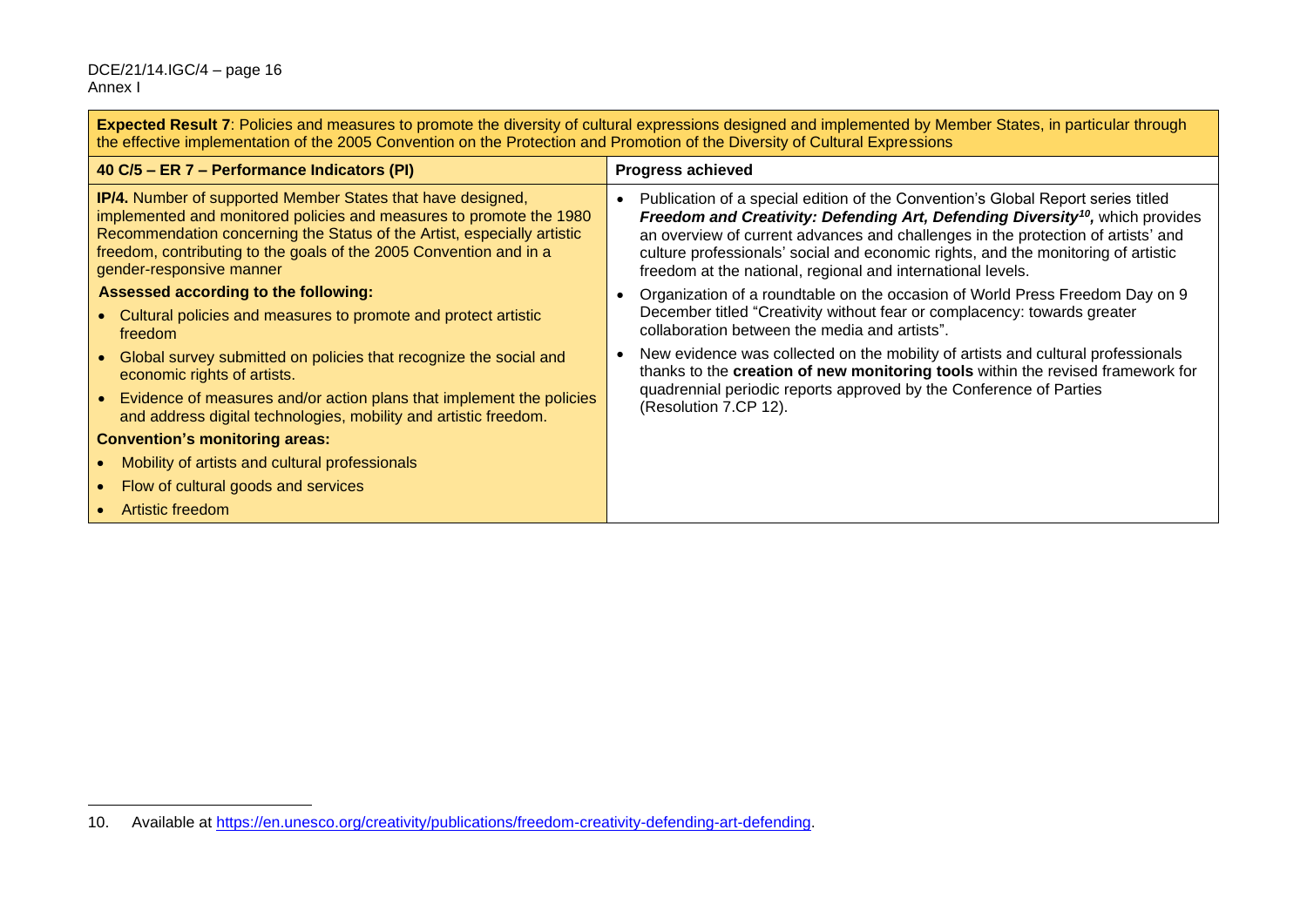## **ANNEX II**

## **Governing bodies of the Convention on the Protection and Promotion of the Diversity of Cultural Expressions**

| <b>Session</b>                                                                                                 | <b>10.IGC</b><br>(December 2016)                                                                                      | 6.CP<br>(June 2017)                                | <b>11.IGC</b><br>(December 2017)                                                                                                                                | <b>12.IGC</b><br>(December 2018)                                                                                                                                  | 7.CP<br>(June 2019)                                                                             | <b>13.IGC</b><br>(February 2020)                                                                                                                                                            |
|----------------------------------------------------------------------------------------------------------------|-----------------------------------------------------------------------------------------------------------------------|----------------------------------------------------|-----------------------------------------------------------------------------------------------------------------------------------------------------------------|-------------------------------------------------------------------------------------------------------------------------------------------------------------------|-------------------------------------------------------------------------------------------------|---------------------------------------------------------------------------------------------------------------------------------------------------------------------------------------------|
| <b>Total number of Parties</b>                                                                                 | 144                                                                                                                   | 145                                                | 145                                                                                                                                                             | 146                                                                                                                                                               | 146                                                                                             | 148                                                                                                                                                                                         |
| <b>Total number of</b><br>participating Member<br>States, (Parties, non-<br>Parties), IGO and NGO<br>observers | 22 Members of the<br>Committee<br>46 Parties not<br>members of the<br>Committee<br>4 non-Parties<br>2 IGOs<br>39 NGOs | 103 Parties<br>10 non-Parties<br>4 IGOs<br>28 NGOs | 24 Members of the<br>Committee<br>50 Parties not<br>members of the<br>Committee<br>5 non-Parties<br>7 IGOs<br>49 NGOs<br>2 UNESCO Chairs<br>1 Category 2 centre | 24 Members of the<br>Committee<br>71 Parties not<br>members of the<br>Committee<br>11 non-Parties<br>6 IGOs<br>62 NGOs<br>5 UNESCO Chairs<br>4 Category 2 centres | 97 Parties<br>5 non-Parties<br>17 IGOs<br>79 ONGs<br>6 UNESCO Chairs<br>3 Category 2<br>centres | 24 members of the<br>Committee<br>81 Parties not<br>members of the<br>Committee<br>6 non-Parties<br>12 IGOs<br>39 NGOs<br>7 UNESCO Chairs<br>2 Category 2<br>centres<br>41 other observers. |
| <b>Number of individuals</b><br>registered at each meeting                                                     | 246                                                                                                                   | 347                                                | 298                                                                                                                                                             | 393                                                                                                                                                               | 382                                                                                             | 389                                                                                                                                                                                         |
| Length of a session<br>(in hours)                                                                              | 6 hrs/day x 3 days<br>$= 18$ hrs<br>+ 1 night session<br>of 2 additional<br>hours<br>$= 20$ hrs                       | 6 hrs/day x 3<br>days<br>$= 18$ hrs                | 6 hrs/day x 3 days<br>$= 18$ hrs                                                                                                                                | 6 hrs/day x 4 days<br>$= 24$ hrs                                                                                                                                  | 6 hrs/day x 3 days<br>$= 18$ hrs                                                                | 6 hrs/day x 4 days<br>$= 24$ hrs                                                                                                                                                            |
| UNESCO's Create   2030<br><b>Talks</b>                                                                         |                                                                                                                       |                                                    |                                                                                                                                                                 | 4                                                                                                                                                                 | 3                                                                                               | $\overline{2}$                                                                                                                                                                              |

## **Statutory meetings in the last two biennia (2016-2017 and 2018-2019)**